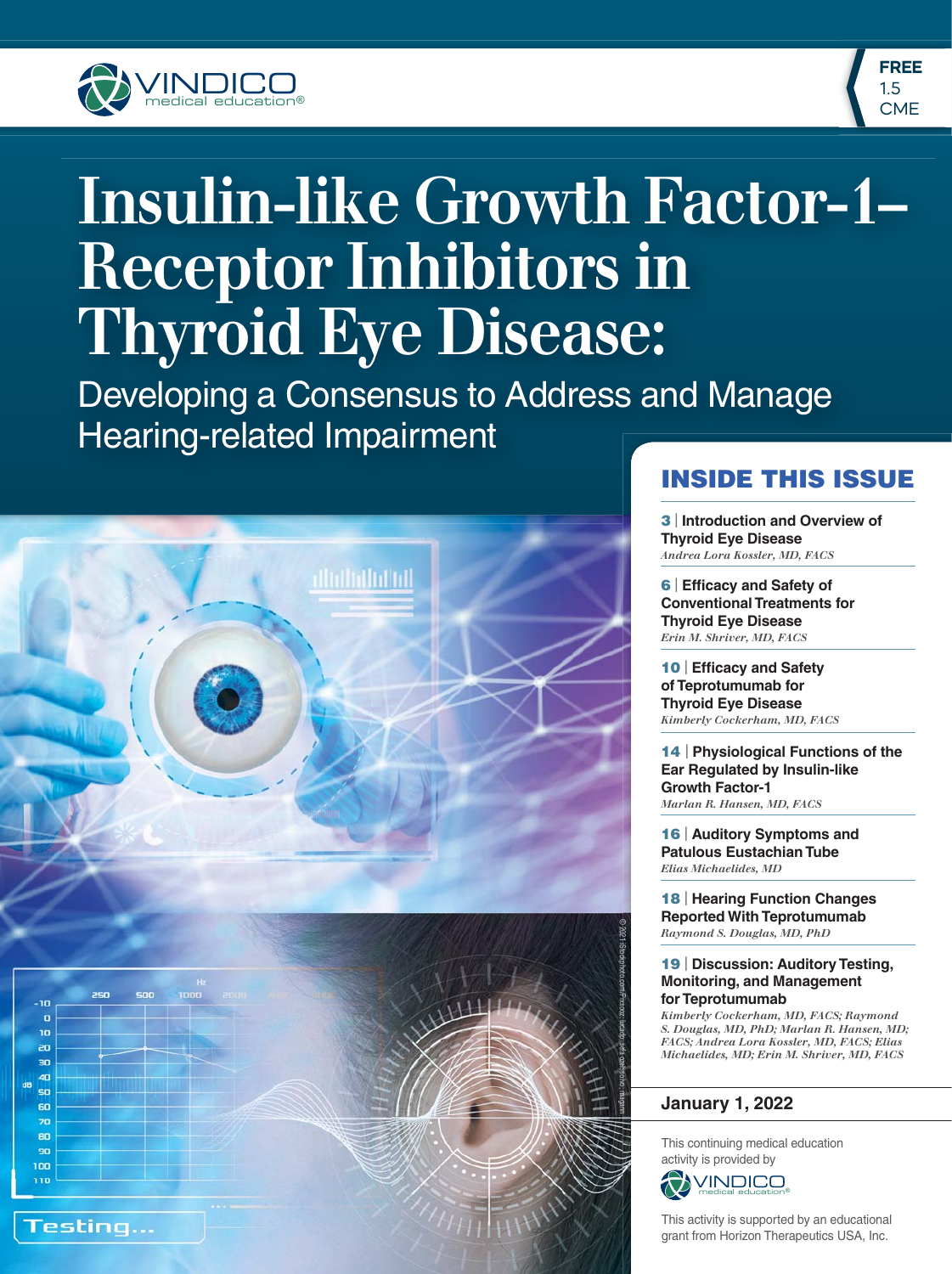#### **Planning Committee and Faculty**

#### **ACTIVITY CHAIR**



#### **Raymond S. Douglas, MD, PhD**

Professor of Surgery Division of Ophthalmology Director, Orbital and Thyroid Eye Disease Program Cedars-Sinai Medical Center *Los Angeles, CA* Relevant Disclosures

*Consultant:* Horizon, Viridian Therapeutics

#### **FACULTY**

#### **Kimberly Cockerham, MD, FACS**

Neuro-Ophthalmology, Orbital Disease and Oculofacial Restoration Private Practice: Senta Clinic, San Diego, CA; and Central Valley Eye Medical Group, Stockton, CA Adjunct Clinical Associate Professor Byers Eye Institute at Stanford School of Medicine *Palo Alto, CA*

Relevant Disclosures *Consultant:* Horizon, Viridian Therapeutics *Speaker Contracted by Ineligible Company:* Horizon



#### **Marlan R. Hansen, MD, FACS** Brian F. McCabe Distinguished Chair and DEO

Professor, Departments of Otolaryngology-Head and Neck Surgery, Neurosurgery, and Molecular Physiology and Biophysics Co-Director, Institute of Clinical and Translational Science University of Iowa *Iowa City, IA*

Relevant Disclosures *Employee or Executive Role:* iotaMotion, Inc.\*

#### **Andrea Lora Kossler, MD, FACS**



Director, Oculofacial Plastic & Orbital Surgery Assistant Professor of Ophthalmology Byers Eye Institute at Stanford University School of Medicine *Palo Alto, CA*

Relevant Disclosures *Consultant:* AxoGen, Horizon, Immunovant *Independent Research Contractor:* Horizon



#### **Elias Michaelides, MD**

Associate Professor Rush University Medical Center *Chicago, IL*

Relevant Disclosures No relevant financial relationships to disclose.

#### **Erin M. Shriver, MD, FACS** Clinical Professor

Jim O'Brien Gross and Donnita Gross Chair in Ophthalmology Departments of Ophthalmology and Visual Sciences and Otolaryngology University of Iowa *Iowa City, IA*

Relevant Disclosures *Advisor/consultant:* Horizon

\* The contents of this activity are not related to the business lines or products of the employer.

#### **Reviewer**

**Ronald A. Codario, MD, EMBA, FACP, FNLA, RPVI, CHCP** No relevant financial relationships to disclose.

#### **Medical Writer**

**Valerie Zimmerman, PhD** No relevant financial relationships to disclose.

#### **Vindico Medical Education Staff**

No relevant financial relationships to disclose

Signed Disclosures are on file at Vindico Medical Education, Office of Medical Affairs and Compliance.

#### **Disclosures**

Vindico Medical Education adheres to the Accreditation Council for Continuing Medical Education's (ACCME) Standards for Integrity and Independence in Accredited Continuing Education. Any individuals in a position to control the content of a continuing education activity, including faculty, planners,

reviewers, or others, are required to disclose all relevant financial relationships with ineligible entities (commercial<br>interests). All relevant conflicts of interest have been mitigated prior to the commencement of the activity.

The articles in this monograph were composed by medical writer Valerie Zimmerman, PhD, based on the presentations of Drs. Cockerham, Douglas, Hansen, Kossler, Michaelides, and Shriver during a virtual expert panel held on October 23, 2021. The monograph has been approved by each of the faculty individually as an accurate representation of their<br>presentations. The expert panel can be viewed at: https://cme.<br>healio.com/ophthalmology/20211104/insulin-like-growth-<br>factor-1-receptor-inhibitors-in-thyroid-

#### **Unlabeled and Investigational Usage**

The audience is advised that this continuing education activity may contain references to unlabeled uses of US Food and Drug Administration (FDA)–approved products or to products not approved by the FDA for use in the United States. The faculty members have been made aware of their obligation to disclose such usage.

#### **Accreditation**

Vindico Medical Education is accredited by the ACCME to provide continuing medical education for physicians.

#### **Credit Designation**

Vindico Medical Education designates this enduring material for a maximum of 1.5 *AMA PRA Category 1 Credit(s)*™. Physicians should claim only the credit commensurate with the extent of their participation in this activity.

This enduring material is approved for 1 year from the date of original release, January 1, 2022 to January 1, 2023.

#### **How to Participate in This Activity and Obtain CME Credit**

To participate in this CME activity, you must read the objectives and articles, and complete and return the posttest, evaluation, and registration forms in their entirety. Provide only one (1) correct answer for each question. A satisfactory score is defined as answering 70% of the posttest questions correctly. Upon receipt of the completed materials, if a satisfactory score on the posttest is achieved, Vindico Medical Education will issue an *AMA PRA Category 1 Credit(s)*™ certificate within 4 to 6 weeks.

#### **Overview**

Thyroid eye disease (TED) is an autoimmune disorder that is believed to result from the stimulation of several receptors located in the orbital fibroblasts. It is frequently<br>misdiagnosed, due to both the heterogeneity of clinical presentation and lack of understanding of the relationship between TED and hyperthyroidism. Misdiagnosis can place patients at risk, as management is most effective during the initial active phase of the disease. However, differential diagnoses can be achieved with the assistance of imaging, and early treatment may limit disfigurement and reduce vision loss. Ophthalmologists, endocrinologists, and other clinicians who care for patients with TED should be knowledgeable about conventional and new treatments as well as how to apply this information to practice. In this CME activity, experts in the field will explore conventional and new treatment options, including teprotumumab, the first and only medical agent approved by the US Food and Drug Administration for the treatment of TED. This monograph will explore the potential adverse effects associated with teprotumumab treatment, particularly hearing impairment, and will specifically address appropriate auditory testing and monitoring of patients being treatment with teprotumumab.

#### **Target Audience**

The intended audience for this activity is endocrinologists, ophthalmologists, and other health care professionals involved in the management of patients with TED.

#### **Learning Objectives**

Upon successful completion of this activity, participants should be better able to:

- $\bullet$  Review the efficacy and safety of conventional and new treatments for TED.
- Assess the evidence on physiological mechanisms that may lead to adverse events in patients receiving insulinlike growth factor-1–receptor (IGF-1R) inhibitor therapy for the treatment of TED.
- Describe best practices that can be incorporated to improve the testing and monitoring of patients prescribed IGF-1R inhibitor therapy to proactively address potential safety concerns.
- Outline practices and procedures that can improve the multidisciplinary management of hearing-related adverse effects associated with IGF-1R inhibitor therapy for TED.

#### **Copyright Statement**

Created and published by Vindico Medical Education, 6900 Grove Road, Building 100, Thorofare, NJ 08086-9447. Telephone: 856- 994-9400; Fax: 856-384-6680. Printed in the USA. Copyright © 2022 Vindico Medical Education. All rights reserved. No part of this publication may be reproduced without written permission from the publisher. The material presented at or in any of Vindico Medical Education continuing medical education activities does not necessarily reflect the views and opinions of Vindico Medical Education. Neither Vindico Medical Education nor the faculty endorse or recommend any techniques, commercial products, or manufacturers. The faculty/authors may discuss the use of materials and/or products that have not yet been approved by the US Food and Drug Administration. All readers and continuing education participants should verify all information before treating patients or utilizing any product.

#### **CME Questions?**

Contact us at: Vindico Medical Education: CME@VindicoCME.com or 856-994-9400, ext. 504.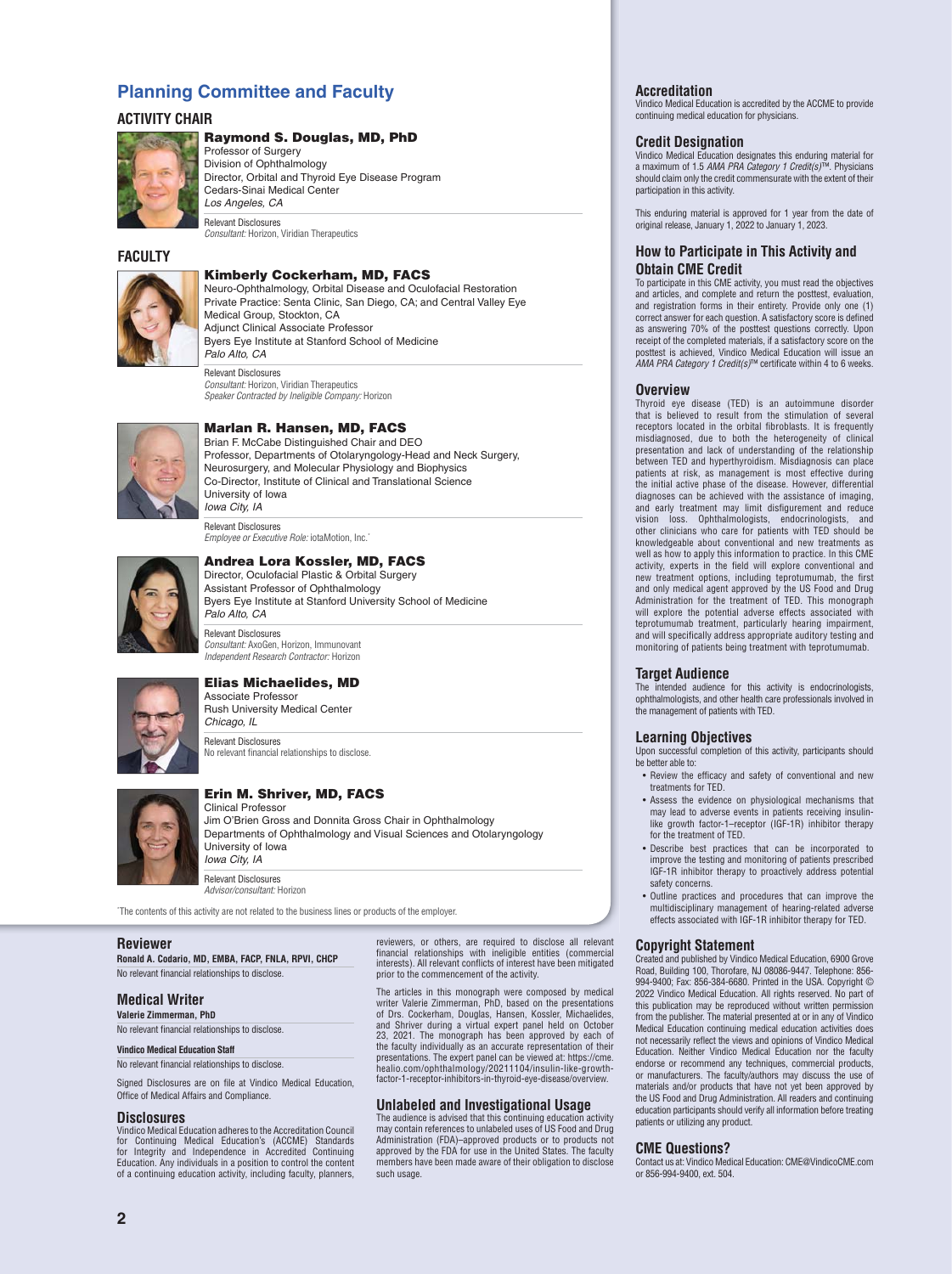# **Introduction and Overview of Thyroid Eye Disease**

*Andrea Lora Kossler, MD, FACS*

Traves' disease (GD) is a systemic, autoimmune<br>condition that has a prevalence in the United States<br>of 0.5% to 1%.<sup>1</sup> Approximately 90% of patients<br>with GD have hyperthyroidism whereas 10% are euthycondition that has a prevalence in the United States of 0.5% to 1%.1 Approximately 90% of patients with GD have hyperthyroidism, whereas 10% are euthyroid or have hypothyroidism.<sup>2</sup> Thyroid eye disease (TED), also known as Graves' orbitopathy and thyroid-associated orbitopathy, is the most common extrathyroidal manifestation of GD and occurs in about 50% of patients with GD.<sup>3-6</sup> Patients with TED can present with other systemic findings, such as pretibial myxedema, dermopathy, and periosteal deposition of the joints (known as acropachy).<sup>2,3</sup>

Thyroid eye disease is an unpredictable, autoimmune, inflammatory disorder. It has a biphasic course, starting with an active inflammatory stage that is characterized by pain, swelling, and inflammation.<sup>5,7</sup> Symptoms are mild in 70% of patients and moderate to severe in 25% to 30%.5,7 Between 5% and 9% of patients develop sight-threatening disease.<sup>5,7</sup> The active phase can range from 6 months to 3 years if untreated and averages approximately 18 months.5,7 Patients can develop proptosis, diplopia, eyelid retraction, and worsening vision. When they enter the more stable, chronic phase, the inflammatory signs and symptoms typically resolve. However, ocular sequelae can persist and are characterized by fibrosis and scarring.

#### **PATHOGENESIS**

Graves' disease and TED occur when immune cells misrecognize the thyrotropin receptor, found on thyroid gland cells and orbital fibroblasts, as antigen (Figure).<sup>8</sup> The insulin-like growth factor-1 receptor (IGF-1R) colocalizes with the thyrotropin receptor on orbital fibroblasts. The antibodies that develop to these receptor antigens initiate the pathophysiology of thyroid dysfunction and TED.

Activation of the IGF-1R–thyroid-stimulating hormone receptor (TSH-R) complex on orbital fibroblasts triggers an inflammatory response, accompanied by tissue expansion and remodeling.<sup>7,9,10</sup> The fibroblasts can differentiate into adipocytes, resulting in fat proliferation. Inflammatory cells release hyaluronan, cytokines, and other inflammatory products that are responsible for the orbital swelling.<sup>7,9,10</sup> The dysfunctional ocular fibroblasts can also differentiate into myofibroblasts, causing extraocular muscle enlargement and scarring.<sup>7,9,10</sup>

#### **EPIDEMIOLOGY**

Few data are available on the incidence of TED.11 The annual incidence was estimated from a 15-year study in Olmsted County, Minnesota, between 1976 and 1990 at 16/100,000 population/year for women and 3/100,000 for men.<sup>12</sup> More recent data suggest a lower incidence of 3.3/100,000 population/year for women and 0.9/100,000 for men.<sup>11</sup> Diagnosis is challenging, with approximately 20% of patients presenting before the diagnosis of thyroid pathology, 40% concurrently, and 40% after diagnosis.12

The Minnesota study noted 2 age-related peaks; the first was at  $40$  to  $49$  years and the second at  $60$  to 69 years, with peaks in women occurring about 5 years earlier than those in men.12 However, the risk for TED generally increases 17% with each advancing decade.<sup>13</sup> Although women are at higher risk for TED, it is more severe in men.<sup>11</sup> Other risk factors include smoking, which increases the risk for worsening TED approximately 8-fold.13-15 Radioactive iodine therapy for GD can increase the risk for new or worsening TED by 15% to 20%.16 Low levels of vitamin D and selenium have been associated with TED.<sup>17,18</sup> In a cross-sectional study, sleep apnea was significantly more prevalent in patients with TED who had compressive optic neuropathy than in those without neuropathy complications.<sup>19</sup>

#### **SIGNS AND SYMPTOMS**

Many of the signs and symptoms of TED can affect patients' vision and daily activities. Of note, clinicians should be diligent about identifying and addressing dry eye disease, which affects approximately two-thirds of patients.12,20-27

Quality of life is profoundly affected by TED, and even mild disease can have a substantial impact. Studies have reported worse quality-of-life scores in patients with TED than in those with diabetes mellitus, emphysema, heart failure, and inflammatory bowel disease.<sup>28</sup> After conventional therapies, almost two-thirds (61%) of patients believed that their appearance has not returned to baseline, and more than half (51%) believed that their eyes continue to look abnormal.<sup>2</sup> Further, almost half of patients with TED have symptoms of anxiety and/or depression.29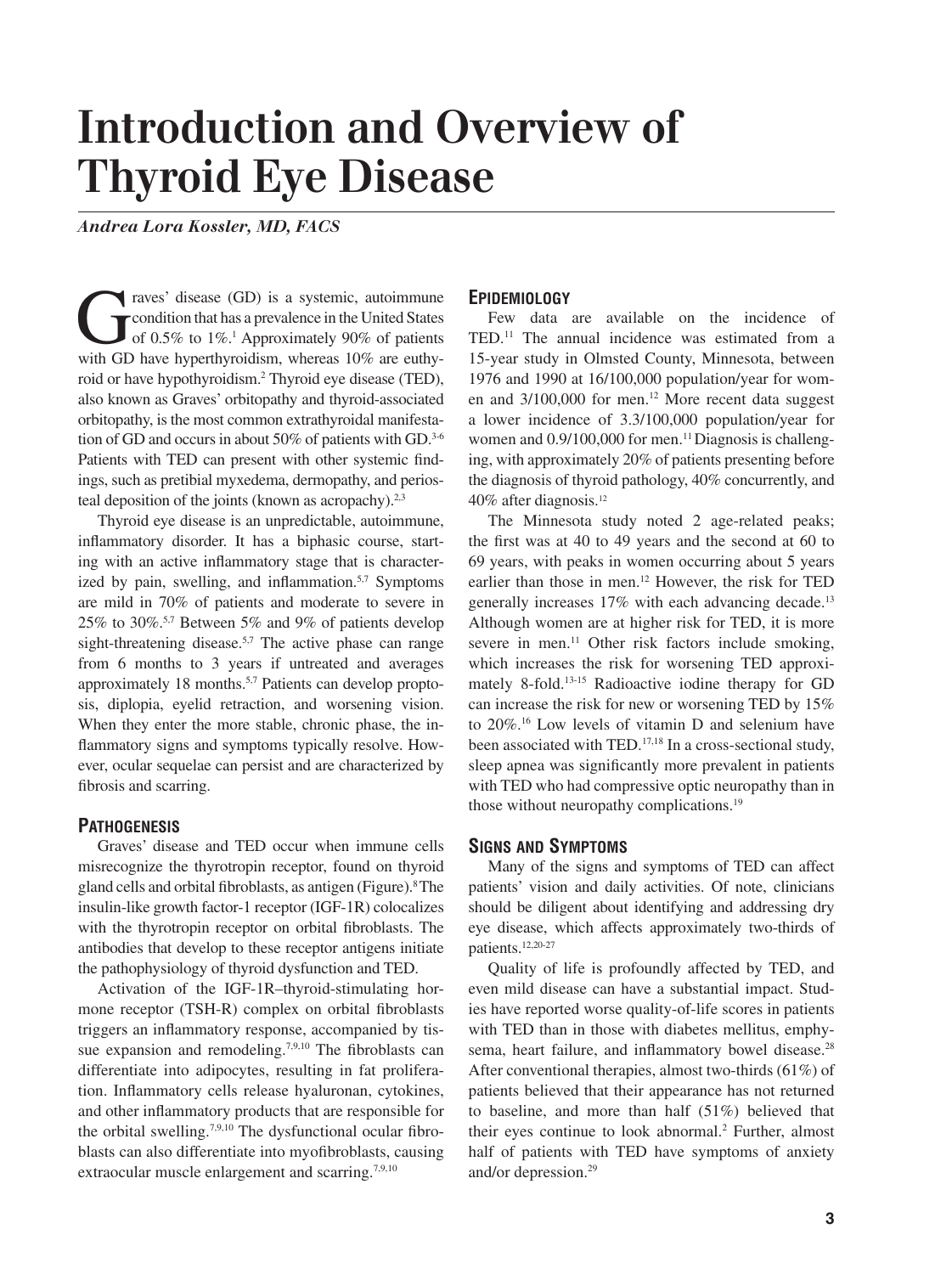

IGF-1R = insulin-like growth factor-1 receptor; TSHR = thyroidstimulating hormone receptor. Source: Lacheta D, et al.<sup>8</sup> Open Access.

#### **IMPORTANCE OF EARLY DIAGNOSIS**

Early diagnosis of TED is essential to timely intervention. The active phase can be described by the Clinical Activity Score, which ranges from 0 to 10 based on the presence of defined elements (Table  $1$ ).<sup>1</sup> A 7-point scale, without the last 3 elements, is used when previous assessments are not available—for example, at a patient's first visit.<sup>1</sup> Each element contributes 1 point to the total score, and a score  $\geq$ 3 indicates active TED.

Accurately assessing disease activity and severity are important parts of each clinical evaluation.30 Immunomodulatory therapies are recommended only in cases of active inflammation. Unless urgently indicated, surgical interventions should only be done during periods of inactive disease.30

Classifications that divide TED among mild, moderate, severe, and sight-threatening have been validated in several studies, although some classifications include "moderate-to-severe" as a single classification. $1,5$  These criteria are related to the impact of the clinical features of TED on the patient's daily life. Features of mild TED have only a minor impact on daily life and are not sufficient to warrant immunosuppressive or surgical treatment (Table 2).<sup>1</sup> Moderate-to-severe TED includes patients without sight-threatening disease. However,

its impact on daily life is sufficient to justify the risk for immunosuppression if active or surgical intervention if inactive. Sight-threatening TED with dysthyroid optic neuropathy and/or corneal breakdown warrants immediate intervention.

The treatment window for TED is limited.30-32 Once it becomes fibrotic, damage from the inflammatory processes may be irreversible, even with surgical intervention.<sup>30-34</sup>

#### **TREATMENT GUIDELINES**

The European Group On Graves' Orbitopathy (EUGOGO) published clinical practice guidelines in 2021 for the medical management of TED.<sup>5</sup> Treatment decisions were based on severity, activity, and duration. For active moderate-to-severe TED, general recommendations include referral to a thyroid eye clinic for counseling and shared patient–provider development of a treatment plan. As applicable, patients should be encouraged to stop smoking. Thyroid dysfunction should be appropriately treated, and iatrogenic hypothyroidism should be avoided. Recommendations for first-line medical treatment in the EUGOGO guidelines include intravenous methylprednisolone (IVMP) (0.5 g/week for 6 weeks) plus mycophenolate sodium (0.72 g/day for 6 weeks), or high-dose IVMP (0.75 g/week for 6 weeks) as first-line therapy.<sup>5</sup> Second-line treatment recommendations include a second course of IVMP, starting with high doses  $(7.5 \text{ g/course})$ .<sup>5</sup> Other options include oral steroids plus cyclosporine or azathioprine, orbital radiotherapy plus oral or intravenous MP, rituximab, tocilizumab, or teprotumumab. For sight-threatening TED, high-dose IVMP (0.5-1.0 g/dose) for 3 consecutive or alternative days is recommended.<sup>5</sup> Urgent orbital decompression is recommended if the patient has either no or a poor response to therapy within 1 to 2 weeks.<sup>5</sup>

Limitations of the EUGOGO guidelines are that they are not supported by high-quality evidence.<sup>5</sup> In addition, teprotumumab has regulatory approval in the United States but not in the European Union, where the guidelines originated.<sup>5,35</sup> Therefore, they do not reflect practice in the United States, where an expert panel that convened in late 2019 recommended considering teprotumumab as firstline therapy for patients with clinically significant ophthalmopathy, including those with a duration of disease  $>9$  months.<sup>36</sup>

Guidelines specific for practitioners in the United States are needed to more accurately define the role of teprotumumab and other biologics for treating patients with TED. Preliminary results of a recent survey of American Thyroid Association/European Thyroid Association members on TED were presented at the 2021 meetings.37 However, the survey only received a 15% response.37 Geographic variation in treatment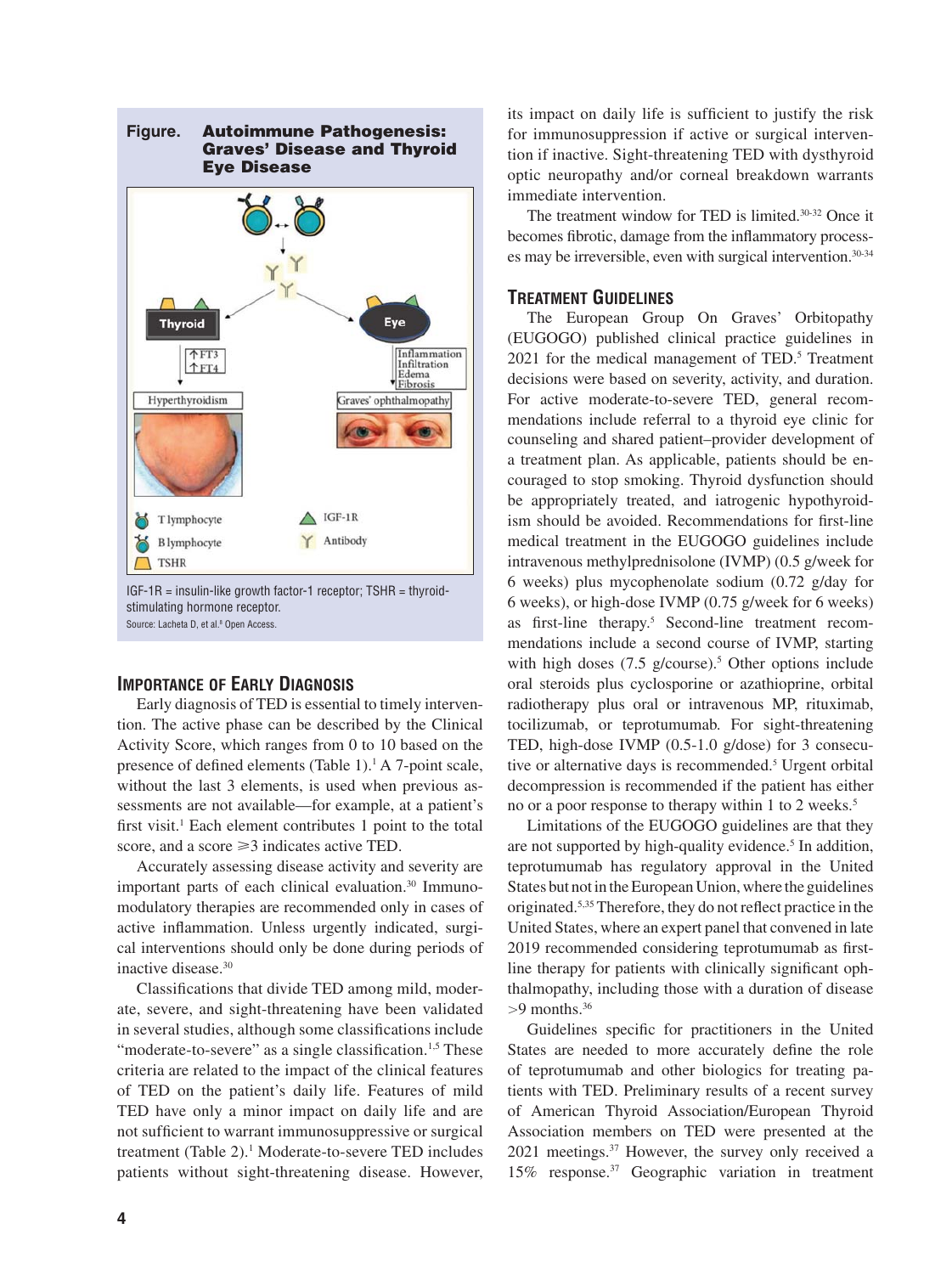#### **Table 1. Thyroid Eye Disease: Clinical Activity Score Elements**

| <b>Element</b>                                           | <b>Each visit</b> | <b>Compared with</b><br>previous visit | <b>Score</b> |
|----------------------------------------------------------|-------------------|----------------------------------------|--------------|
| Pain behind the globe over the past 4 weeks              | X                 |                                        |              |
| Pain with eye movement over the past 4 weeks             | X                 |                                        |              |
| Evelid redness                                           | X                 |                                        |              |
| Conjunctiva redness                                      | X                 |                                        |              |
| Evelid swelling                                          | X                 |                                        |              |
| Chemosis (edema of the conjunctiva)                      | X                 |                                        |              |
| Swollen caruncle (flesh body at medial angle of eye)     | X                 |                                        |              |
| Increased proptosis $\geq 2$ mm                          |                   | X                                      |              |
| Decreased eye movement $\geq 5$ degrees in any direction |                   | X                                      |              |
| Decreased visual acuity ≥1 line on the Snellen chart     |                   | X                                      |              |

Source: Data from Ross DS, et al.<sup>1</sup>

#### **Table 2. Thyroid Eye Disease: Severity Assessment**

| <b>Grade</b> <sup>a</sup> | <b>Lid</b><br><b>retraction</b> | <b>Soft</b><br><b>tissues</b> | <b>Proptosis</b> <sup>b</sup> | <b>Diplopia</b>        | <b>Corneal</b><br>exposure | <b>Optic nerve</b><br><b>status</b> |
|---------------------------|---------------------------------|-------------------------------|-------------------------------|------------------------|----------------------------|-------------------------------------|
| <b>Mild</b>               | $<$ 2 mm                        | Mild<br>involvement           | $<$ 3 mm                      | Transient or<br>absent | Absent                     | Normal                              |
| Moderate                  | $\geq 2$ mm                     | Moderate<br>involvement       | $\geq 3$ mm                   | Inconstant             | Mild                       | Normal                              |
| Severe                    | $\geq 2$ mm                     | Severe<br><i>involvement</i>  | $\geq 3$ mm                   | Constant               | Mild                       | Normal                              |
| Sight<br>threatening      |                                 |                               |                               |                        | Severe                     | Compressed                          |

ªMild: minor impact on daily life, generally insufficient to justify immunosuppressive or surgical treatment. Moderate to severe: non–sight-threatening disease but sufficient to impact on daily life to justify the risks of immunosuppression (if active) or surgical intervention (if inactive). Sight-threatening: dysthyroid optic neuropathy and/or corneal breakdown; these patients warrant immediate intervention. b Variation compared with the upper limit of normal according to race/ethnicity and sex, or the patient's baseline measurement, if available. Source: Data from Ross DS, et al.1

practices was evident. Teprotumumab was the treatment of choice for active moderate-to-severe TED in North America and was the second choice after intravenous steroids for treating dysthyroid optic neuropathy.<sup>37</sup> Intravenous steroids remained the TED treatment of choice in Europe and other regions.<sup>37</sup>

#### **SUMMARY**

Thyroid eye disease is a complicated, unpredictable autoimmune disorder that is driven by the IGF-1R/TSH-R complex. Management is guided by disease activity and severity, with teprotumumab providing an approved first-line treatment option in the United States. Management guidelines reflecting a US treatment consensus are needed.

#### **References**

1. Ross DS, et al. *Thyroid*. 2016;26(10):1343-1421.

- 2. Bartley GB, et al. *Am J Ophthalmol*. 1996;121(3):284-290.
- 3. Bahn RS. et al. *N Engl J Med*. 2010;362(8):726-738.
- 4. Eckstein AK, et al. *Br J Ophthalmol*. 2009;93(8):1052- 1056.
- 5. Bartalena L, et al. *Eur J Endocrinol*. 2021;185(4):G43-G67.
- 6. Wang Y, et al. *Ther Clin Risk Manag*. 2019;15:1305-1318.
- 7. Smith TJ, et al. *N Engl J Med*. 2016;375(16):1552-1565.
- 8. Lacheta D, et al. *Biomed Res Int*. 2019;2019:7453260.
- 9. Pritchard J, et al. *J Immunol*. 2003;170(12):6348-6354.
- 10. Smith TJ, et al. *J Clin Endocrinol Metab*. 2004;89(10):5076- 5080.
- 11. Bartalena L, et al. *Front Endocrinol (Lausanne)*. 2020;11:615993.
- 12. Bartley GB. *Trans Am Ophthalmol Soc*. 1994;92:477-588.
- 13. Khong JJ, et al. *J Clin Endocrinol Metab*. 2016;101(7):2711- 2720.
- 14. Manji N, et al. *J Clin Endocrinol Metab*. 2006;91(12): 4873-4880.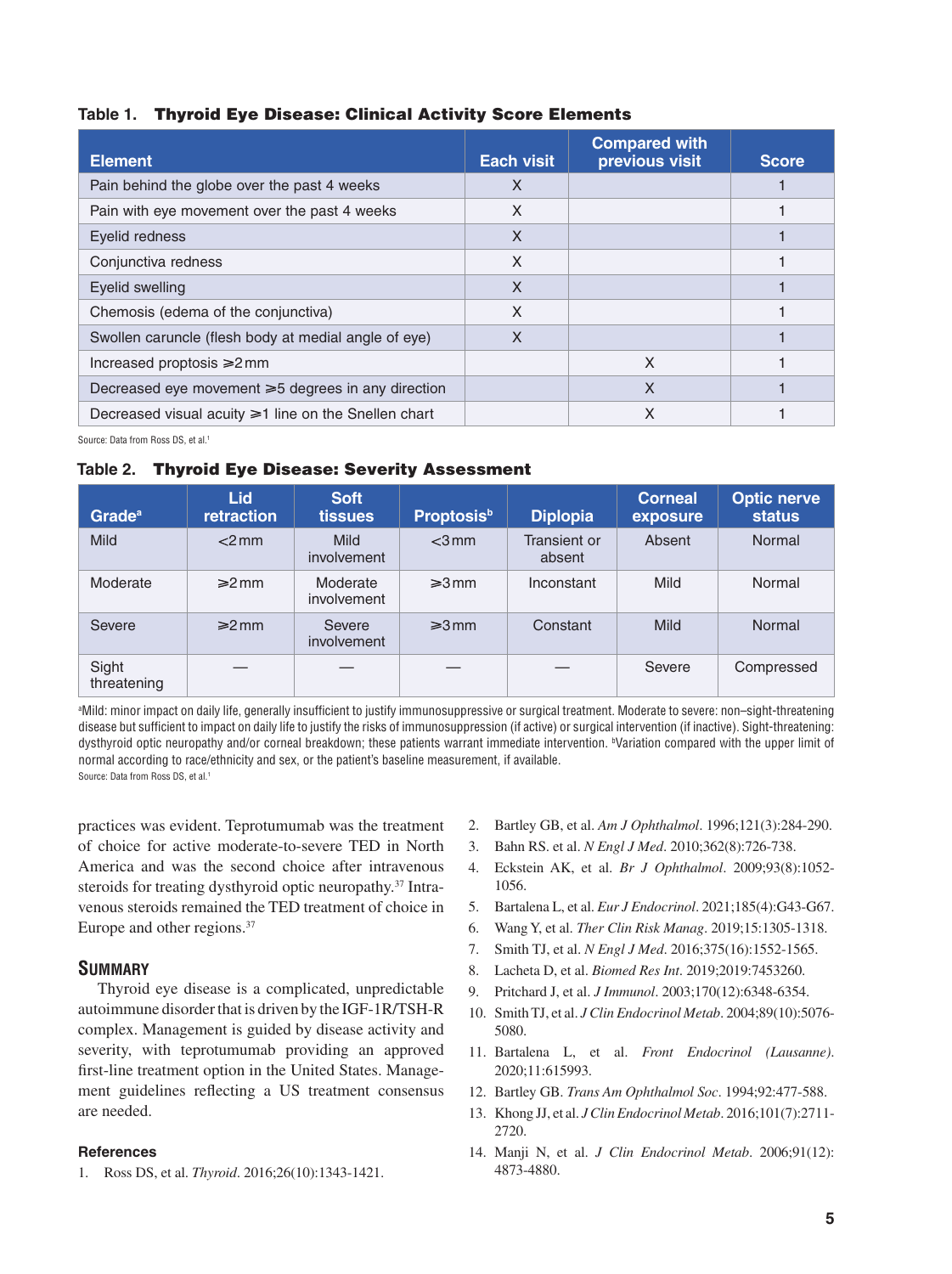- 15. Prummel MF, et al. *JAMA*. 1993;269(4):479-482.
- 16. Ponto KA, et al. *Thyroid*. 2010;20(7):785-793.
- 17. Heisel CJ, et al. *Ophthalmic Plast Reconstr Surg*. 2020;36(1):17-20.
- 18. Sadaka A, et al. *Neuroophthalmology*. 2019;43(5):291-294.
- 19. Habib LA, et al. *Ophthalmic Plast Reconstr Surg*. 2019;35(3):232-234.
- 20. deOliveira H, et al. February 2015. Accessed November 18, 2021. https://www.researchgate.net/ publication/272194142\_Simulation\_of\_Color\_ Blindness\_and\_a\_Proposal\_for\_Using\_Google\_Glass\_as\_ Color-correcting\_Tool
- 21. Fernandez E, et al. March 2017. Accessed November 18, 2021. https://www.researchgate.net/publication/315654034\_Severe\_Reactivation\_of\_Thyroid\_Eye\_ Disease\_after\_Laser\_Iridotomy
- 22. Ismailova DS, et al. *Orbit*. 2013;32(2):87-90.
- 23. McKeag D, et al. *Br J Ophthalmol*. 2007;91(4):455-458.
- 24. Neigel JM, et al. *Ophthalmology*. 1988;95(11):1515-1521.
- 25. Sasim IV, et al. *Graefes Arch Clin Exp Ophthalmol*. 2008;246(9):1315-1321.
- 26. Selter JH, et al. *Clin Ophthalmol*. 2015;9:57-62.
- 27. Terwee C, et al. *Eur J Endocrinol*. 2002;146(6):751-757.
- 28. Gerding MN, et al. *Thyroid*. 1997;7(6):885-889.
- 29. Kahaly GJ, et al. *Thyroid*. 2002;12(3):237-239.
- 30. Dickinson AJ, et al. In: *Graves' Orbitopathy*. Karger; 2017:1-25.
- 31. Barrio-Barrio J, et al. *J Ophthalmol*. 2015;2015:249125.
- 32. Bothun ED, et al. *Clin Ophthalmol*. 2009;3:543-551.
- 33. Bartalena L, et al. *Eur Thyroid J*. 2016;5(1):9-26.
- 34. Rootman DB, et al. *Ophthalmic Plast Reconstr Surg*. 2017;33(4):289-293.
- 35. Teprotumumab. Package insert. Horizon Therapeutics USA, Inc; 2021.
- 36. Douglas RS, et al. *J Neuroophthalmol*. 2021;41(4):461- 468.
- 37. Brito J. Initial data from ATA and ETA member survey on thyroid eye disease. Presented at: 90th Annual Meeting of the American Thyroid Association; September 30, 2021; Virtual.

# **Efficacy and Safety of Conventional Treatments for Thyroid Eye Disease**

*Erin M. Shriver, MD, FACS*

**Hermith** istorically, treatments for patients with thyroid eye disease (TED) have targeted the inflamma-<br>tory component of TED, have not significantly altered the orbital disease process and have been used eye disease (TED) have targeted the inflammatory component of TED, have not significantly altered the orbital disease process, and have been used off-label. Rundle's curve, described in 1945 to depict the natural history of TED divided into active and stable phases, has been the traditional model for disease progression. The model has historically been used to demonstrate the potential of early therapy initiation to mitigate the severity of later disease manifestations (Figure 1).<sup>1,2</sup>

#### **GOALS OF THERAPY**

The active phase of TED typically lasts 1 to 3 years. It has a recurrence rate of 5% to 10% and is less likely to return after 18 months of quiescence.<sup>2</sup> Disease activity more than severity has been believed to determine the outcome of immunosuppressive therapy.3 When considering the goals of therapy, first and foremost, patients must maintain their general health and a euthyroid state. They must also stop smoking and avoid second-hand smoke. From an ophthalmic perspective, the goals of therapy are to preserve vision; prevent corneal exposure;

correct diplopia; and improve ocular and orbital comfort, cosmesis, and mental well-being.4,5

Approximately 75% of patients need only supportive measures, including lubrication and monitoring with ophthalmic examinations.4,5 When TED becomes more inflamed and active, medication is often initiated. Surgery should be reserved for patients with disease in the stable phase unless they also have dysthyroid optic neuropathy.4,5 However, how and when to treat patients with TED is evolving as new options and medications become available. Management strategy changes can be considered in relation to the status of conventional treatments for patients with TED.

#### **Smoking Cessation**

The cyanide contained in cigarettes is converted to thiocyanate in the body, which is an antithyroid agent.<sup>6</sup> Patients with Graves' disease who smoke are 7.7 times more likely to develop TED.<sup>6</sup> Smoking increases the severity of disease, extends the average duration of the active phase (from 1 year in nonsmokers to 2 to 3 years in smokers), and decreases treatment effectiveness.<sup>6</sup>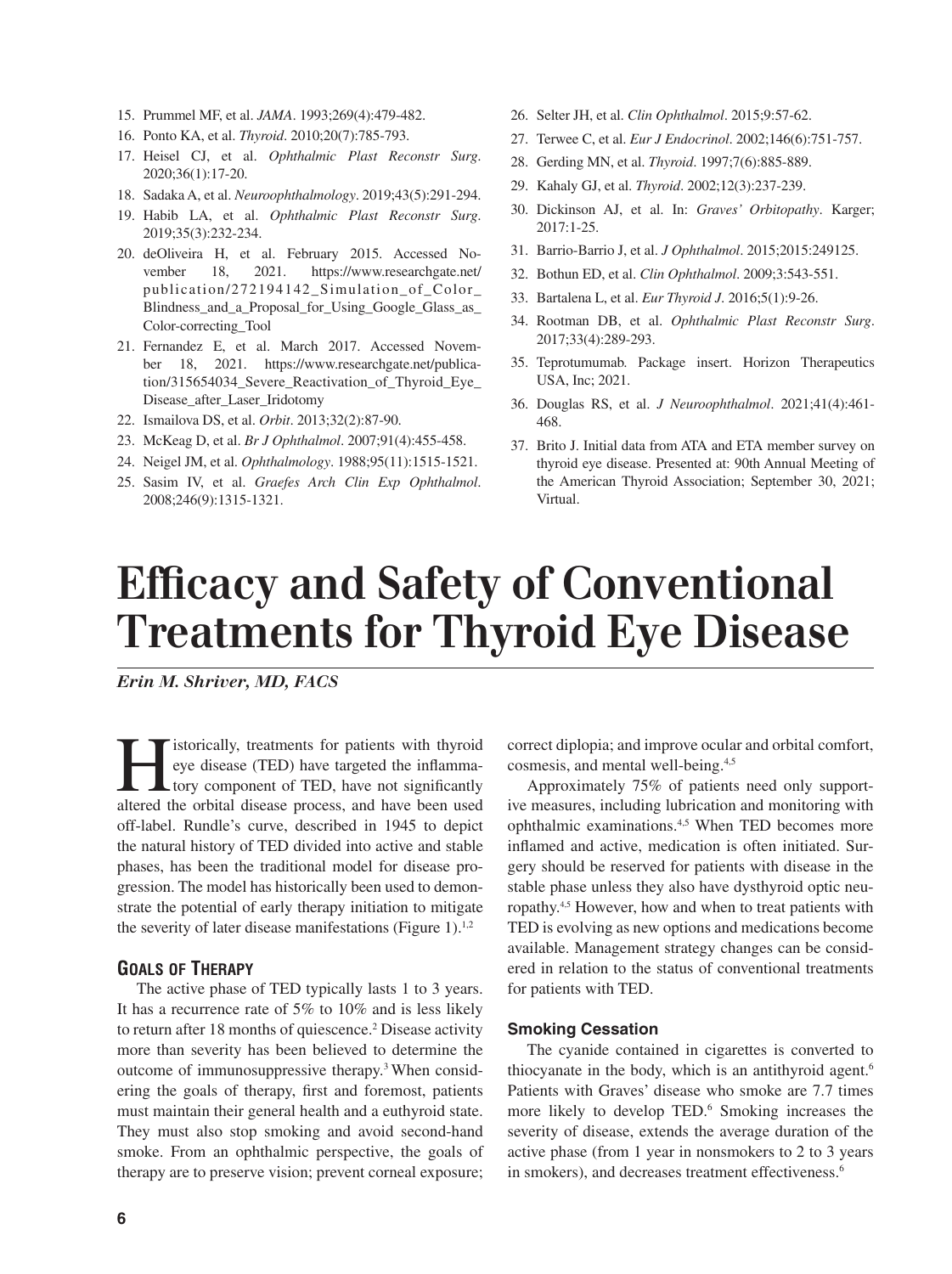#### **Selenium Supplementation**

Selenium, an antioxidant enzyme component, was shown in a European Group On Graves' Orbitopathy study to be beneficial in cases of mild noninflammatory  $\text{TED}$ .<sup>7</sup> However, Europe has endemic selenium deficiencies, and there is little information for the United States, restricting the generalizability of this observation.

#### **TRENDS IN TREATMENT**

In 2018, a cross-sectional study evaluated the treatment strategies used by 181 US ophthalmologists and endocrinologists for 714 patients.8 Eye drops were the predominant therapy provided, followed by topical and oral glucocorticoids (GCs) (Figure 2).8 Approximately one-third and onefourth of patients with severe TED were treated with intravenous GCs and targeted biologic therapies, respectively.<sup>8</sup> This study highlights the lack of consensus on treatment algorithms because no therapies were clearly extremely effective or approved by the US Food and Drug Administration (FDA).

#### **Glucocorticoids**

The potent anti-inflammatory and immunosuppressive effects

of GCs at high doses have made them the mainstay of first-line treatment for active TED since their introduction in the  $1950s^{4,9-12}$  The efficacy of GCs in TED ranges between 50% and 88%.13-15 Intravenous administration is more effective than oral dosing for moderate-to-severe disease.13-15 Intravenous GCs are approximately 70% to 80% effective in reducing inflammatory signs in TED, compared with an approximate  $60\%$  short-term benefit with oral prednisone.<sup>13-15</sup> Steroids are relatively ineffective for treating patients with strabismus and eyelid retraction and have only a mild effect on proptosis.13-15

Glucocorticoid treatment is associated with several cumulative dose-dependent adverse effects.16 Cumulative doses of 8.0 g methylprednisolone per cycle and consecutive-day administration are associated with a higher rate of adverse effects, including liver toxicity and serious cardiovascular events.<sup>16</sup>



#### **Figure 2. Treatments for Active Moderate and Severe Thyroid Eye Disease, Late 2018**



Treatments shown represent therapies being used at the time of data collection. <sup>a</sup>P=.03; <sup>b</sup>P=.001. GC = glucocorticoid; Non-rx = nonprescription; Ritux/Toci = rituximab and/or tocilizumab; Rx = prescription. Source: Data from Wang Y, et al.8

> Several studies have compared GCs alone with other nonsurgical therapies, including radiotherapy, rituximab, cyclosporine, colchicine, immunoglobulin, mycophenolate mofetil (MMF), and somatostatin.17,18 A study that compared methylprednisolone with MMF noted an increased  $I^2$  value of heterogeneity in the MMF group from 8% to 69%.<sup>18</sup> Mycophenolate mofetil was associated with a better response rate  $(RR = 0.74)$ ; 95% CI, 0.63-0.88, *P*=.0005) and a greater reduction of the clinical activity score and proptosis than GCs.18 The response rate in the GC group was similar to that of the immunoglobulin, colchicine, somatostatin, and radiotherapy groups and better than that in the cyclosporine group.18 However, GCs did not have better proptosis reduction (mean difference = 0.42; 95% CI,  $0.00 - 0.85$ ;  $P = .05$ ).<sup>18</sup>

> Absolute contraindications to GCs include recent viral hepatitis, significant hepatic dysfunction, severe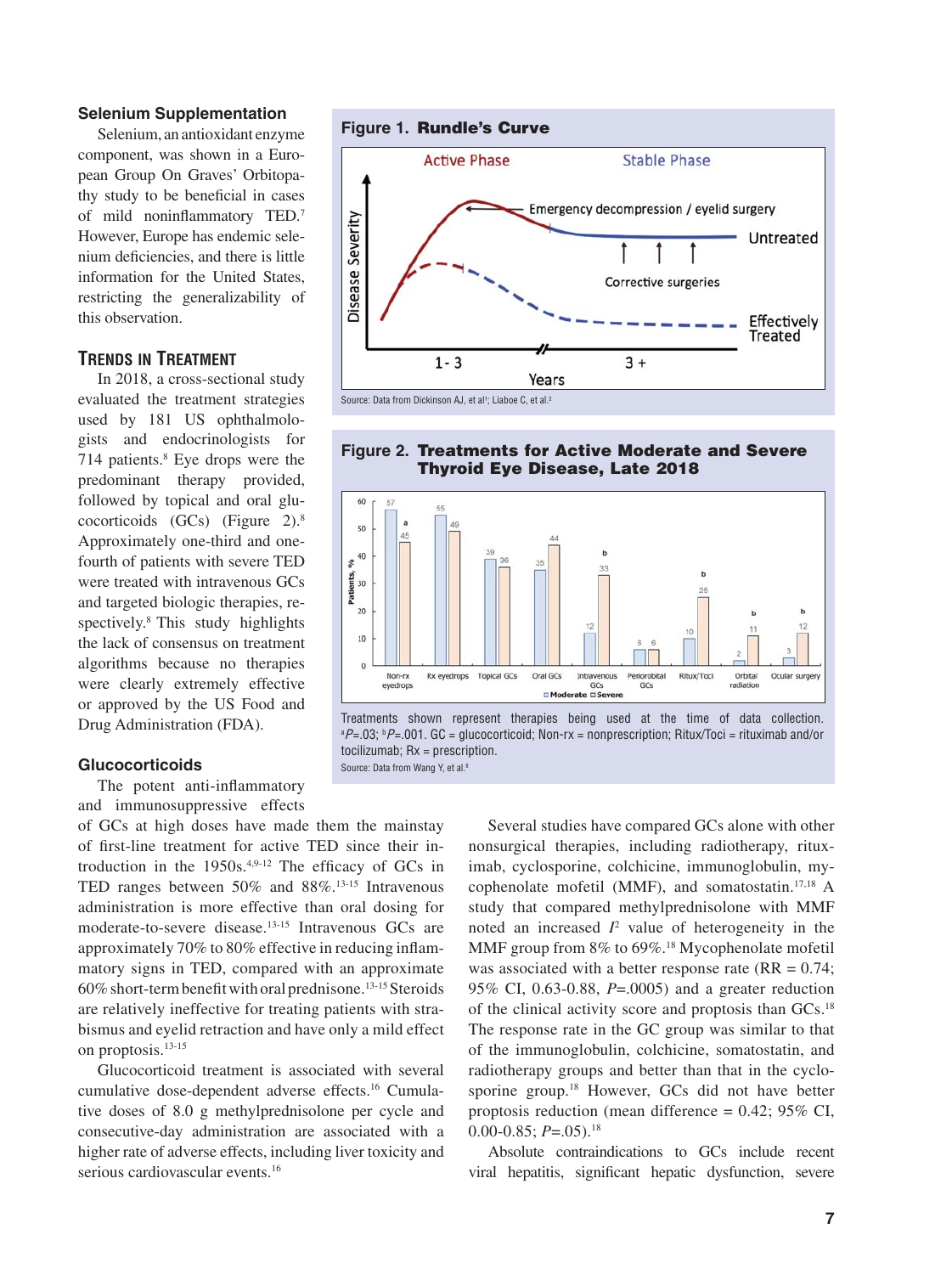cardiovascular morbidity, and psychiatric disorders.16 Diabetes and hypertension must be well controlled, and patients with these disorders must be closely monitored. Weight gain and cushingoid features, including truncal obesity, buffalo hump, and moon face, can develop during treatment.<sup>16</sup> Prophylaxis for osteoporosis and ulcers is warranted.

#### **Orbital Radiotherapy**

Orbital radiotherapy decreases inflammation in approximately 60% of patients.7,17,19-22 A typical treatment course comprises a total of 20 Gray doses fractionated over 10 treatments. Initial postradiation transient inflammation usually responds to steroid treatment.<sup>19-22</sup> Radiotherapy is effective in improving diplopia and ductions, with demonstrated benefit in compressive optic neuropathy.<sup>19-22</sup> However, it has little benefit in reducing proptosis or lid retraction.<sup>19-22</sup> Complications of radiotherapy include tumorigenesis, radiation retinopathy, and cataracts. Therefore, it should not be used in patients aged  $\langle 35 \rangle$  years.<sup>19-22</sup>

#### **Surgical Intervention/Rehabilitation**

Orbital decompression is typically used urgently for dysthyroids optic neuropathy and in stable, inactive patients with exophthalmos.<sup>2</sup> Surgical intervention may be appropriate for inactive, stable cases with strabismus or eyelid retraction.<sup>2</sup>

#### **Mycophenolate Mofetil**

Mycophenolate mofetil therapy is associated with decreased antibody production by B cells and has a dual antiproliferative effect on both B and T cells.<sup>17,19</sup> In a study of 174 patients with moderate-to-severe TED who were randomly assigned to treatment with MMF or GCs, a greater overall response at 24 weeks, according to the Clinical Activity Score and several TED-related signs and symptoms, was observed in the MMF group compared with the GC group (92.5% vs 70.5%; *P*<.05).<sup>17</sup> Another study randomly assigned 164 patients with active moderate-to-severe TED to intravenous GC monotherapy or to GCs combined with MMF.<sup>22</sup> The response rate at 12 weeks and relapse rates at 24 and 36 weeks were not significantly different between groups.<sup>22</sup> However, a post hoc analysis suggested that an improved response rate was achieved in the combination therapy group at 24 and 36 weeks.17,22 Mild and moderate drug-related adverse effects occurred in 20% and 25% of patients receiving monotherapy and combination therapy, respectively.<sup>17,22</sup>

#### **Cyclosporine**

Cyclosporine is a potent immunosuppressive agent that inhibits the calcineurin pathway, reducing T-cell proliferation and interleukin-2 secretion.<sup>23,24</sup> Two small trials reported superior outcomes in patients who were treated with cyclosporine combined with oral GCs compared with either treatment given as monotherapy.<sup>23,24</sup>

#### **Azathioprine**

Azathioprine inhibits DNA synthesis and acts as an immunosuppressant.<sup>25</sup> Although it is not effective as monotherapy, it may allow weaning of corticosteroids for long-term treatment. Side effects include nausea, fatigue, hair loss, rash, bone marrow suppression, and secondary infections.

#### **Rituximab**

Rituximab is a chimeric human and mouse monoclonal antibody against the cluster of differentiation– 20 surface antigen expressed on B cells, with treatment leading to immunosuppression and B-cell depletion.26-28 Rituximab has several indications approved by the FDA for treating patients with lymphoproliferative cancers and autoimmune disorders. However, studies in patients with TED have produced contradictory results.<sup>12,29</sup> A small study from Italy compared rituximab (500 or 2000 mg) with intravenous GCs (7.5 g) in 32 patients with active moderate-to-severe TED and reported superior ophthalmic and quality-oflife outcomes in the rituximab groups at 16, 20, and 24 weeks.26 A subsequent study of a single 100-mg dose of rituximab done in Italy also reported positive outcomes.28 However, a placebo-controlled US study of 25 patients reported no significant benefits with rituximab compared with placebo treatment, with 5 of the 6 moderate or severe adverse effects occurring in the rituximab group. $27$ 

#### **Tocilizumab**

Interleukin-6 is involved with T- and B-cell activation as a proinflammatory cytokine, acting directly on orbital preadipocytes to promote volume expansion.30 Tocilizumab is a humanized anti–interleukin-6 receptor monoclonal antibody that is FDA-approved for treating patients with rheumatoid arthritis.<sup>30</sup> Promising results were reported in several small studies of tocilizumab in patients with active TED that was refractory to steroid treatment.10 In a small randomized controlled trial, 32 patients with moderate-to-severe GC-resistant TED received tocilizumab or placebo intravenously at weeks 0, 4, 8, and 12, with follow-up for an additional 28 weeks.<sup>30</sup> The primary outcome of a -2-point decrease in Clinical Activity Score from baseline to week 16 was met by 93.3% of patients in the tocilizumab group and by 58.8% of patients in the placebo group  $(P=.04)^{30}$  In addition, exophthalmos decreased by a mean of 1.5 mm in the tocilizumab group compared with no decrease in the placebo group  $(P=.01).^{30}$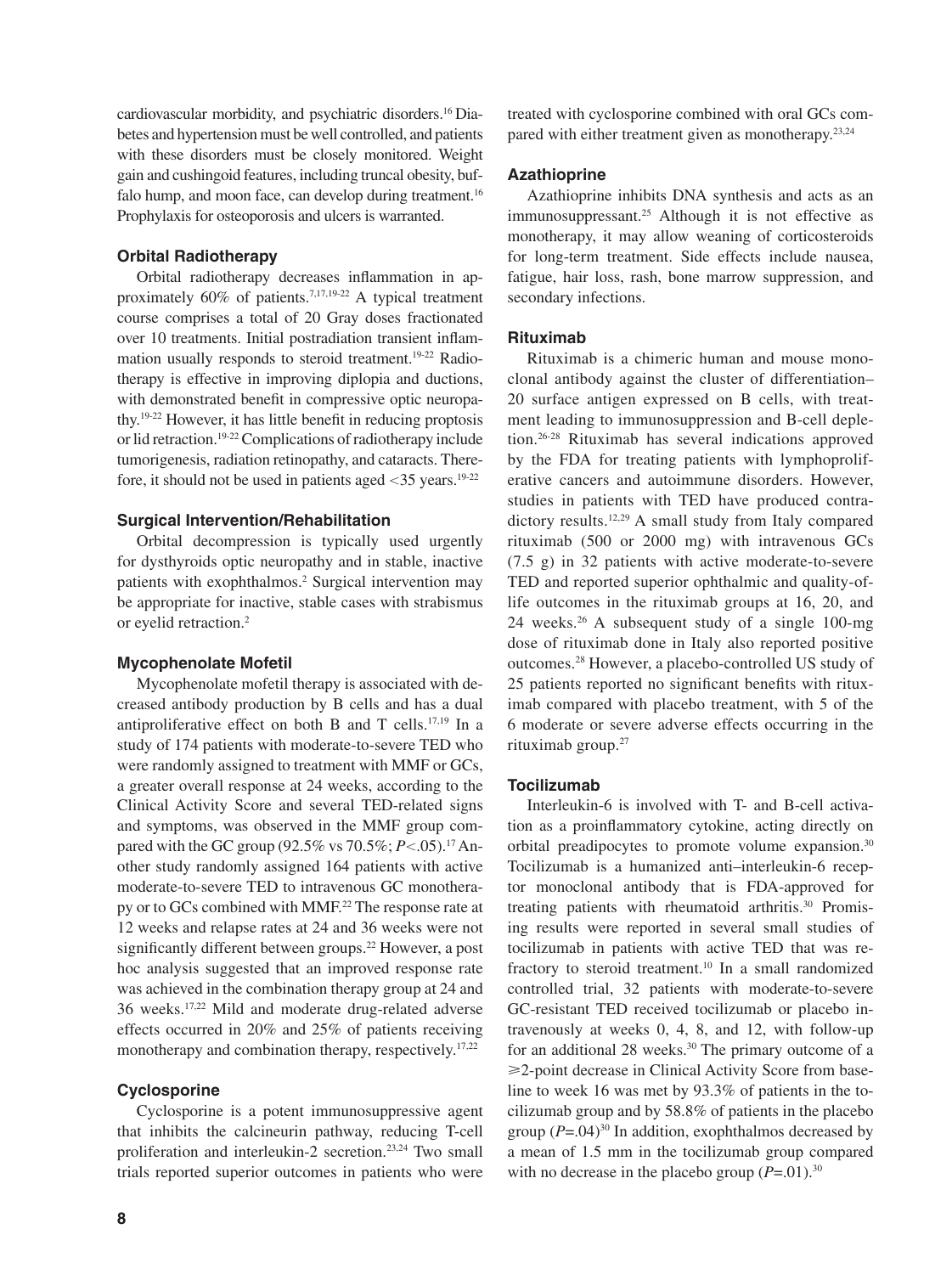#### **Anti–Tumor Necrosis Factor**

Although the rationale for exploring inhibition of tumor necrosis factor-α was supported by observations of elevated levels in serum, tears, and orbital tissues of patients with TED compared with controls, several small, open-label studies showed only limited treatment efficacy of tumor necrosis factor-α inhibitors.<sup>12</sup> A case series of 10 patients treated with adalimumab reported a decreased inflammatory score in 6 patients, an increased score in 3 patients, and a stable score in 1 patient.<sup>31</sup> The 5 patients with a high baseline inflammatory index  $(>4)$  had significant improvement.<sup>31</sup> A few case reports described clinical and radiological improvement with infliximab treatment. $32,33$  A pilot study of 10 patients treated with etanercept reported improvement in 6, with rebound in 3 patients after treatment discontinuation.<sup>34</sup> Exophthalmos was not improved.<sup>33</sup>

#### **SUMMARY**

Glucocorticoids have traditionally been the mainstay of TED treatment despite associated complication risks, unpredictable durability, and lack of resolution of associated periorbital changes and orbitopathy. Advances have been made with the use of biologics, and further studies are needed to determine the optimal use for targeted therapies such as teprotumumab.

#### **References**

- 1. Dickinson AJ, et al. In: *Graves Orbitopathy*. Karger; 2017:1-25.
- 2. Liaboe C, et al. April 23, 2020. Accessed November 15, 2021. https://eyerounds.org/tutorials/thyroid-eye-disease/ Thyroid-Eye-Disease.pdf
- 3. Wiersinga WM. July 8, 2009. Accessed November 19, 2021. https://www.tandfonline.com/doi/ abs/10.3109/01676839609150235
- 4. Bartalena L, et al. *Eur J Endocrinol*. 2021;185(4):G43- G67.
- 5. Ross DS, et al. *Thyroid*. 2016;26(10):1343-1421.
- 6. Krassas GE, et al. *Eur J Endocrinol*. 2006;154(6):777- 780.
- 7. Bartalena L, et al. *N Engl J Med*. 1998;338(2):73-78.
- 8. Wang Y, et al. *J Endocr Soc*. 2020;4(12):bvaa140.
- 9. Bartalena L, et al. *J Clin Endocrinol Metab*. 2012;97(12): 4454-4463.
- 10. Hodgson NM, et al. *Ophthalmol Ther*. 2020;9(1):21-33.
- 11. Kahaly GJ, et al. *J Clin Endocrinol Metab*. 2005;90(9): 5234-5240.
- 12. Lee ACH, et al. *Eur Thyroid J*. 2020;9(Suppl 1):17-30.
- 13. Bartalena L, et al. *Endocr Rev*. 2000;21(2):168-199.
- 14. Mourits MP, et al. *Clin Endocrinol (Oxf)*. 1997;47(1):9-14.
- 15. Vannucchi G, et al. *Eur J Endocrinol*. 2014;170(1):55-61.
- 16. Yasir M, et al. July 8, 2021. Accessed November 19, 2021. https://www.statpearls.com/articlelibrary/ viewarticle/20043/
- 17. Ye X, et al. *Clin Endocrinol (Oxf)*. 2017;86(2):247-255.
- 18. Tu X, et al. *Biomed Res Int*. 2018;2018:4845894.
- 19. Kazim M. *Ophthalmic Plast Reconstr Surg*. 2002;18(3): 173-174.
- 20. Rajendram R, et al. *Cochrane Database Syst Rev*. 2012;(7):CD007114.
- 21. Wakelkamp IM, et a. *Ophthalmology*. 2004;111(8):1557- 1562.
- 22. Kahaly GJ, et al. *Lancet Diabetes Endocrinol*. 2018;6(4):287-298.
- 23. Kahaly G, et al. *Eur J Clin Invest*. 1986;16(5):415-422.
- 24. Prummel MF, et al. *N Engl J Med*. 1989;321(20):1353- 1359.
- 25. Rajendram R, et al. *Lancet Diabetes Endocrinol*. 2018;6(4):299-309.
- 26. Salvi M, et al. *J Clin Endocrinol Metab*. 2015;100(2):422- 431.
- 27. Stan MN, et al. *J Clin Endocrinol Metab*. 2015;100(2):432- 441.
- 28. Vannucchi G, et al. *Thyroid*. 2021;31(5):821-828.
- 29. Lane LC, et al. *Endocr Rev*. 2020;41(6):873-884.
- 30. Perez-Moreiras JV, et al. *Am J Ophthalmol*. 2018;195:181- 190.
- 31. Ayabe R, et al. *Ophthalmic Plast Reconstr Surg*. 2014;30(5):415-419.
- 32. Durrani OM, et al. *Orbit*. 2005;24(2):117-119.
- 33. Kahaly GJ. *Curr Opin Endocrinol Diabetes Obes*. 2019;26(5):250-255.
- 34. Paridaens D, et al. *Eye (Lond)*. 2005;19(12):1286-1289.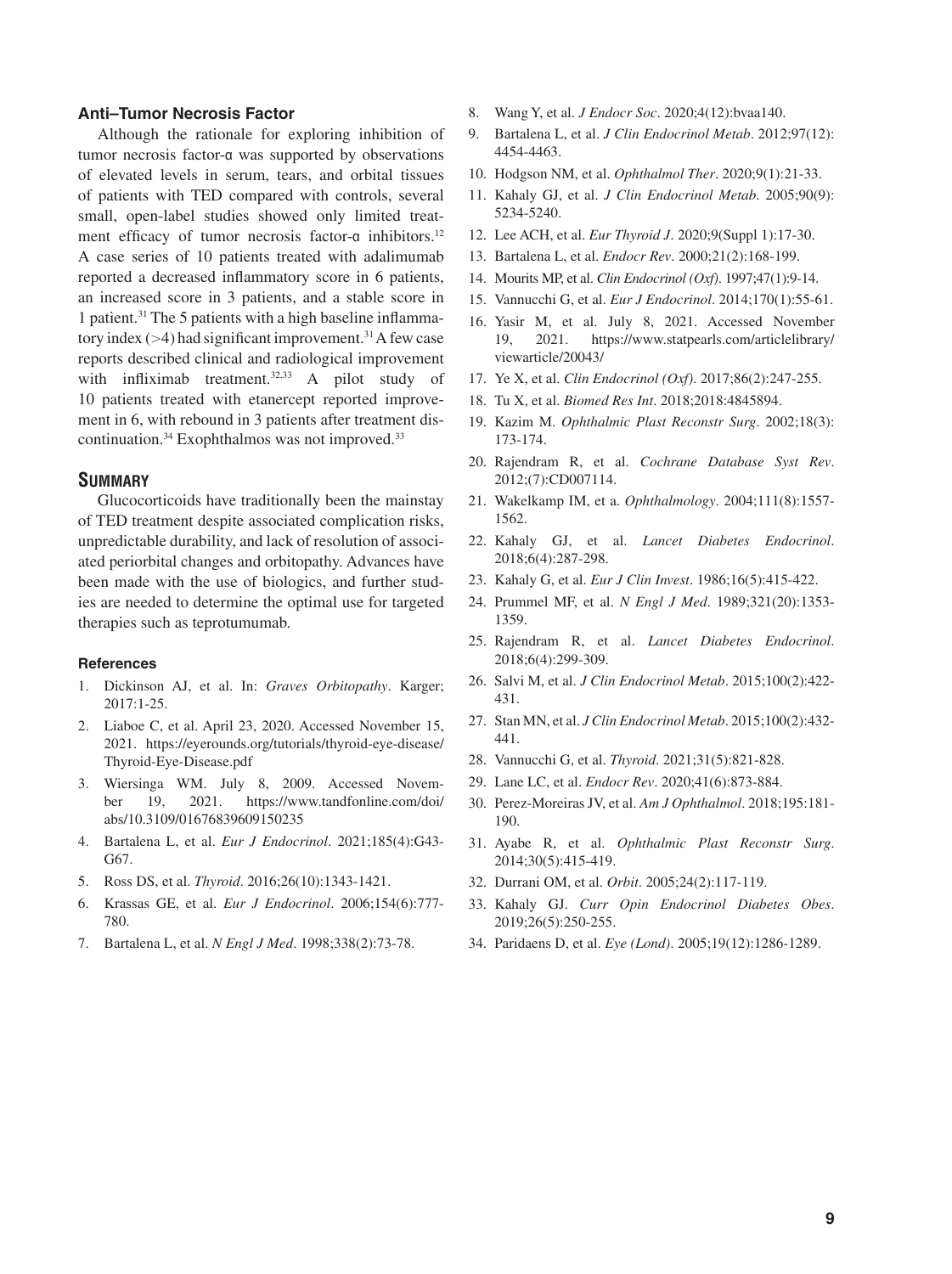# **Efficacy and Safety of Teprotumumab for Thyroid Eye Disease**

*Kimberly Cockerham, MD, FACS*

Recent research has provided considerable evidence to support a comprehensive role of or-<br>bital fibroblasts in the pathogenesis of thyroid<br>events disease (TED)<sup>14</sup> However many details remain dence to support a comprehensive role of orbital fibroblasts in the pathogenesis of thyroid eye disease (TED).<sup>1-4</sup> However, many details remain uncertain.1-4 The physical and functional interactions between thyroid-stimulating hormone receptors (TSH-Rs) and insulin-like growth factor-1 receptors (IGF-1Rs) in the orbital fibroblasts and fat of patients with TED include fibroblast activation and synthesis of T-cell chemo-attractants and hyalurons.<sup>5</sup> What we do know is that the 2 receptors are colocated, coacting, and directly involved in the pathogenesis of TED. These changes contribute to the characteristic signs and symptoms of TED.<sup>5</sup> Early studies of the therapeutic potential of the monoclonal antibody teprotumumab's ability to inhibit IGF-1R gave further support for the role of IGF-1Rs in TED pathogenesis.<sup>5</sup>

The classic description is that the TED course of disease progresses from an active phase, which may persist for up to 2 years, to an inactive phase, which can last from 3 to 6 years and has the potential to reactivate the inflammatory phase.<sup>1,4,6</sup> However, fluctuations in the active phase are common, and the duration of disease can be much longer. Reactivation is possible after years of chronic, stable disease, $1,4,6$  and patients with chronic, stable TED report a significant impact on their quality of life.<sup>7</sup> Accumulating evidence on TSH-Rs, IGF-1Rs, T and B cells, lymphocyte-derived antibodies, and upregulated inflammatory cytokines suggests several potential targets for immunotherapeutic agents for TED treatment.<sup>1,8,9</sup> Several targeted treatments have been examined for their potential to achieve this objective (Figure 1), although inconsistent outcomes and lack of robust efficacy have restricted the development of many of these agents.<sup>1</sup> In 2020, the IGF-1R inhibitor teprotumumab became the first treatment to receive approval from the US Food and Drug Administration (FDA) for TED treatment. $10,11$  The availability of a disease-modifying therapy that can provide long-term benefits independent of activity and duration of TED and has an optimal safety profile is leading to a paradigm shift in management.

Teprotumumab is a fully humanized IGF-1R inhibitory monoclonal antibody, with targeted binding to the IGF-1R/TSH-R signaling complex.<sup>1,4,11</sup> Initial

studies of IGF-1R inhibition supported several potential therapeutic mechanisms in patients with TED.<sup>9</sup> The induction of T-cell chemoattractants by Graves' disease-immunoglobulin G/IGF-1 in orbital fibroblasts was inhibited; IGF-1R and TSH-R surface display on fibroblasts was reduced; and fibrocyte expression of monoclonal antibody–induced proinflammatory cytokines, including interleukin (IL)–6, IL-8, and tumor necrosis factor–α, was inhibited.<sup>9</sup>

By blocking autoantibodies from attacking orbital cells and activating fibroblasts, teprotumumab turns off IGF-1R/TSH-R signaling at the source of disease.<sup>1,4,11</sup> Downstream effects on T and B cells, adipocytes, and myofibroblasts promote inflammation resolution and minimize tissue expansion, promoting resumption of homeostasis in the orbital environment.<sup>1,4,11</sup>

#### **PHASE 2 CLINICAL TRIAL**

The efficacy and safety of teprotumumab were explored in a phase 2 clinical trial that enrolled 88 patients with active moderate-to-severe TED, producing data that also contributed to the FDA's approval of teprotumumab for TED treatment.<sup>11,12</sup> The primary outcome was response in the study eye at week 24, defined as a  $\geq 2$ -mm reduction in proptosis.<sup>11,12</sup> Significant differences in response between the teprotumumab and placebo groups were observed at the 6-, 12-, 18-, and 24-week timepoints, with 69% and 20% of teprotumumab and placebo group patients, respectively, achieving a response at week  $24$  ( $P < .001$  for all comparisons).11,12 Response to teprotumumab was rapid, with 43% and 4% of teprotumumab and placebo group patients, respectively, achieving a response by week 6  $(P<.001)$ .<sup>12,13</sup> The mean change from baseline in proptosis was –2.46 and –0.15 mm in the teprotumumab and placebo groups, respectively  $(P<.001)$  (Figure 2).<sup>12,13</sup> There was also a reduction of  $\geq 2$  points in the Clinical Activity Score (CAS), which ranges from 0 to 7, with a score of  $\geq$ 3 indicating active TED.<sup>12,13</sup>

#### **OPTIC: PIVOTAL PHASE 3 TRIAL**

Eligibility criteria for the phase 3 OPTIC trial were similar to those for the phase 2 study.<sup>14</sup> The OPTIC trial enrolled 83 treatment-naive patients aged 18 to 80 years with onset of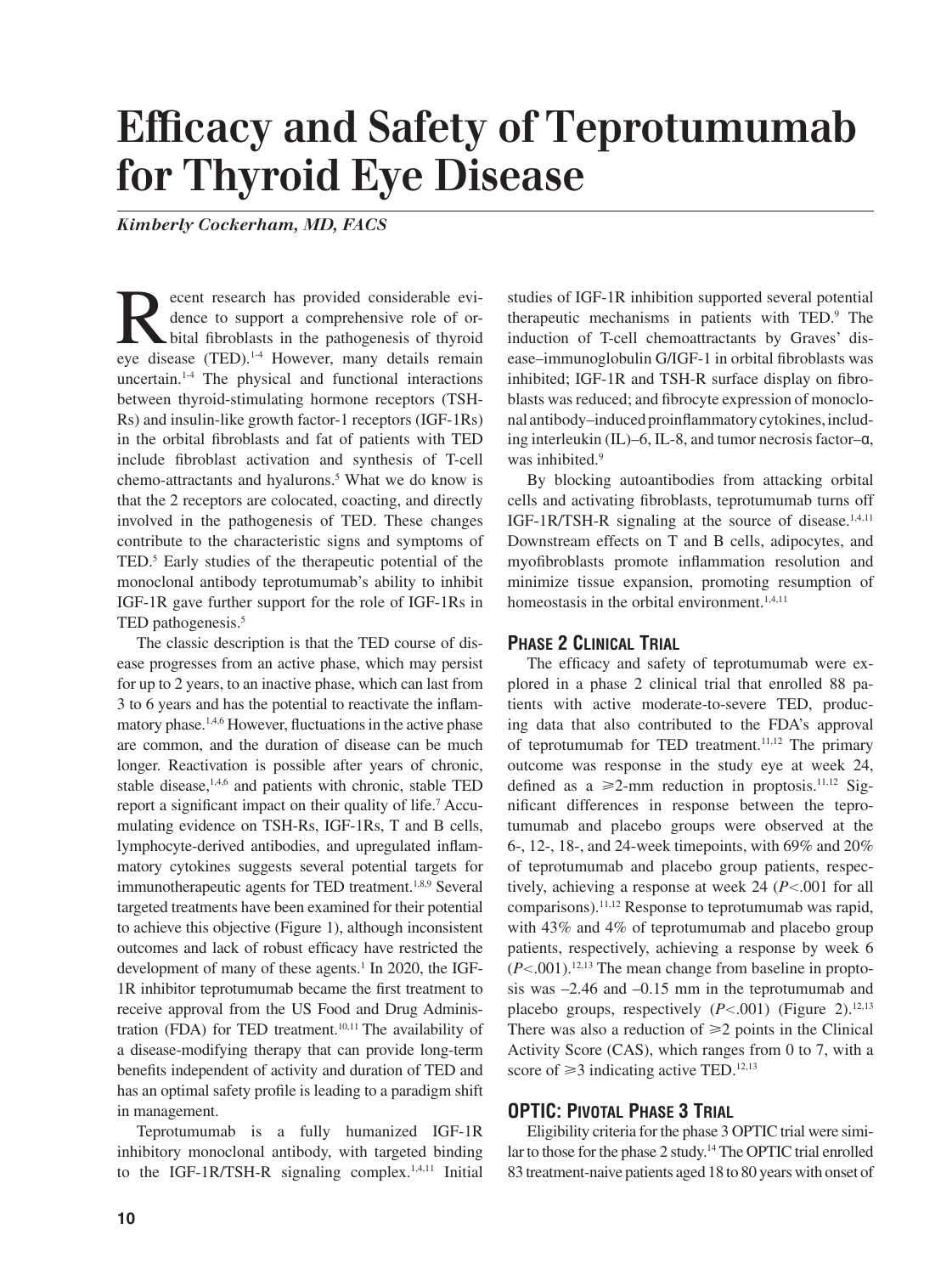active TED  $<$ 9 months previously.<sup>14</sup> Eligible patients were euthyroid and had a CAS of  $\geq 4$ .<sup>14</sup> Participants were randomly assigned to 8 intravenous infusions of teprotumumab or placebo at 3-week intervals, with the last dose administered at week 21.14 The primary endpoint was a  $\geq 2$ -mm improvement in proptosis at week 24.14 After 24 weeks, patients without a proptosis response were eligible to enter the OPTIC-X open-label extension study and receive an additional 8 infusions.<sup>14</sup> Patients who were not enrolled in the extension study were followed for 48 weeks, and those whose condition relapsed during the extension period could enroll in the study.<sup>14</sup>

The primary outcome was met, with 83% and 10% of teprotumumab and placebo group patients, respectively, achieving a proptosis response at week 24  $(P<.001)^{14}$ At the initial 6-week follow-up, more than half (56%) of the patients receiving teprotumumab achieved a response compared with 7% of the patients receiving placebo.14 The change in proptosis from baseline to week 24 in the teprotumumab group was –3.32 mm, with a between-group difference of  $-2.79$  mm (95% CI,  $-3.40$  to  $-2.17$ ), which was equivalent to a 73.45% (95% CI, 58.89-88.01) treatment difference compared with placebo.<sup>14</sup> All patients in the teprotumumab group achieved at least some reduction in proptosis at week 24.14

The secondary outcomes were also significantly better in the teprotumumab group than in the placebo



Several TED manifestations can decrease quality of life, including ocular pain, proptosis, diplopia, and

blurred vision.15,16 A change in quality-of-life scores of  $\geq 6$  points is considered clinically important when assessing a noninvasive therapy.14 The overall Graves' orbitopathy quality-of-life score changed by a mean 17.28 points from baseline in the teprotumumab group compared with 1.80 points in the placebo group  $(P<.001)$ (Figure 4).13,14 Vision and appearance subscale scores decreased by 15 and 19 points, respectively, at 24 weeks in the teprotumumab group compared with 3 points and  $1$  point, respectively, in the placebo group.<sup>14</sup>



Blue italics = Not approved by the US Food and Drug Administration for thyroid eye disease. Green font = approved by the US Food and Drug Administration. BAFF = B-cell–activating factor;  $CD =$  cluster of differentiation;  $GD$ -IgG = Graves' disease immunoglobulin G; IGF-1R = insulinlike growth factor-1 receptor; IL-6R = interleukin-6 receptor; TNF = tumor necrosis factor; TSH-R = thyroid-stimulating hormone receptor; TSI = thyroid-stimulating immunoglobulin. Source: Douglas RS.<sup>1</sup> Open Access.

#### **Figure 2. Phase 2 Trial: Teprotumumab Proptosis Response**



Source: Kahaly GJ, et al.<sup>13</sup> Reprinted with permission from the authors.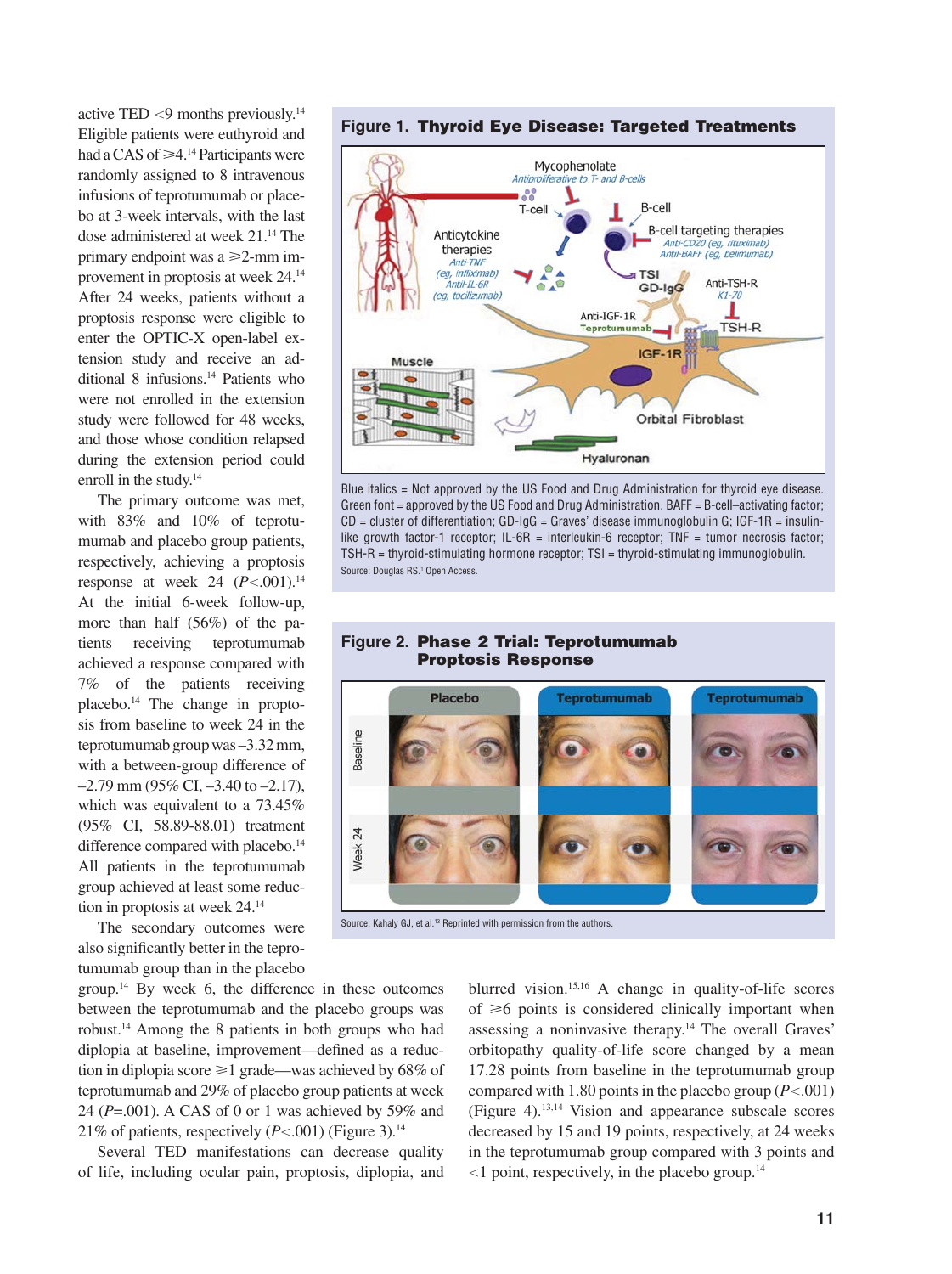

#### **OPTIC 72-WEEK FOLLOW-UP AND OPTIC-X EXTENSION STUDY**

The overall response of placebo group patients who switched to teprotumumab during OPTIC-X closely paralleled the 24-week responses of teprotumumab group patients in the core OPTIC study, with 82.9% and 89.2% responders, respectively, at 24 weeks in both trials.<sup>17</sup> Similarly, at 24 weeks, 60.9% of OPTIC-X crossover patients with diplopia at baseline responded compared with 67.9% in the OPTIC trial teprotumumab group.17 In the OPTIC-X and OPTIC trials, there was an overall response in 78.0% and 78.1% of patients, respectively.17 These data showed that patients receiving placebo who switched to teprotumumab after 6 additional months of active TED responded similarly to those treated earlier in the active phase.<sup>17</sup>

Ten of 34 (29.4%) responders in the OPTIC trial had a flare during weeks 48 to 72, of whom 8 contributed data after enrolling in OPTIC-X.16 Five (62.5%) patients had a proptosis response during their second teprotumumab treatment course.17 These data suggested that patients who have a flare after a treatment response may respond to a second treatment course.

Pooled date from the 2 clinical trials indicated durability of teprotumumab benefits.<sup>18</sup> An integrated 72-week proptosis response was achieved by 67% of 52 patients with available data, and a diplopia response was achieved by 69% of 48 patients.<sup>18</sup> A post hoc composite outcome, defined as the proportion of patients with improvement in at least 1 eye from baseline without deterioration in any of the same measures in either eye in  $\geq 2$  of the common TED manifestations, was achieved by 83% of 58 patients at week 72.18

Emerging data from 20 patients in the OPTIC trial who had a proptosis response revealed that 18 (90%) received



no other therapy through week 120.19 One patient received teprotumumab 16 months after the last dose in the OPTIC trial, and 1 had eyelid surgery 1 year after the last dose.<sup>19</sup>

#### **TEPROTUMUMAB FOR CHRONIC TED**

A retrospective study examined proptosis outcomes in 31 patients with chronic stable TED for  $>2$  years who received  $\geq 3$  teprotumumab infusions.<sup>20</sup> The mean duration of TED was  $81 \pm 56$  months, and the mean number of infusions was  $7 \pm 2$ .<sup>19</sup> The mean proptosis reduction was  $3.5 \pm 0.4$  mm, with a 90% CAS response.<sup>20</sup> Twothirds of patients with diplopia at baseline had a clinically significant response, and 47% had complete resolution after teprotumumab treatment.20 Strabismus and orbital soft tissue volumes were also significantly reduced in patients with chronic TED.20

Other reports included positive outcomes in patients whose duration of TED ranged over  $>10$  years and in patients with compressive optic neuropathy (Figure 5).<sup>21,22</sup> The emerging data support treatment effectiveness in a heterogeneous population that includes patients who were ineligible for enrollment in clinical trials, including those with stable, mildly severe, and vision-threatening TED.

#### **SAFETY PROFILE**

Pooled data from the 2 clinical trials revealed an increased incidence of several adverse events in patients treated with teprotumumab compared with placebo (Table).11 A 3- to 10-fold increase was observed for muscle spasms, hyperglycemia, dysgeusia, dry skin, and hearing impairment. $11$ 

In addition to standard precautions for infusion reactions, patients with inflammatory bowel disease should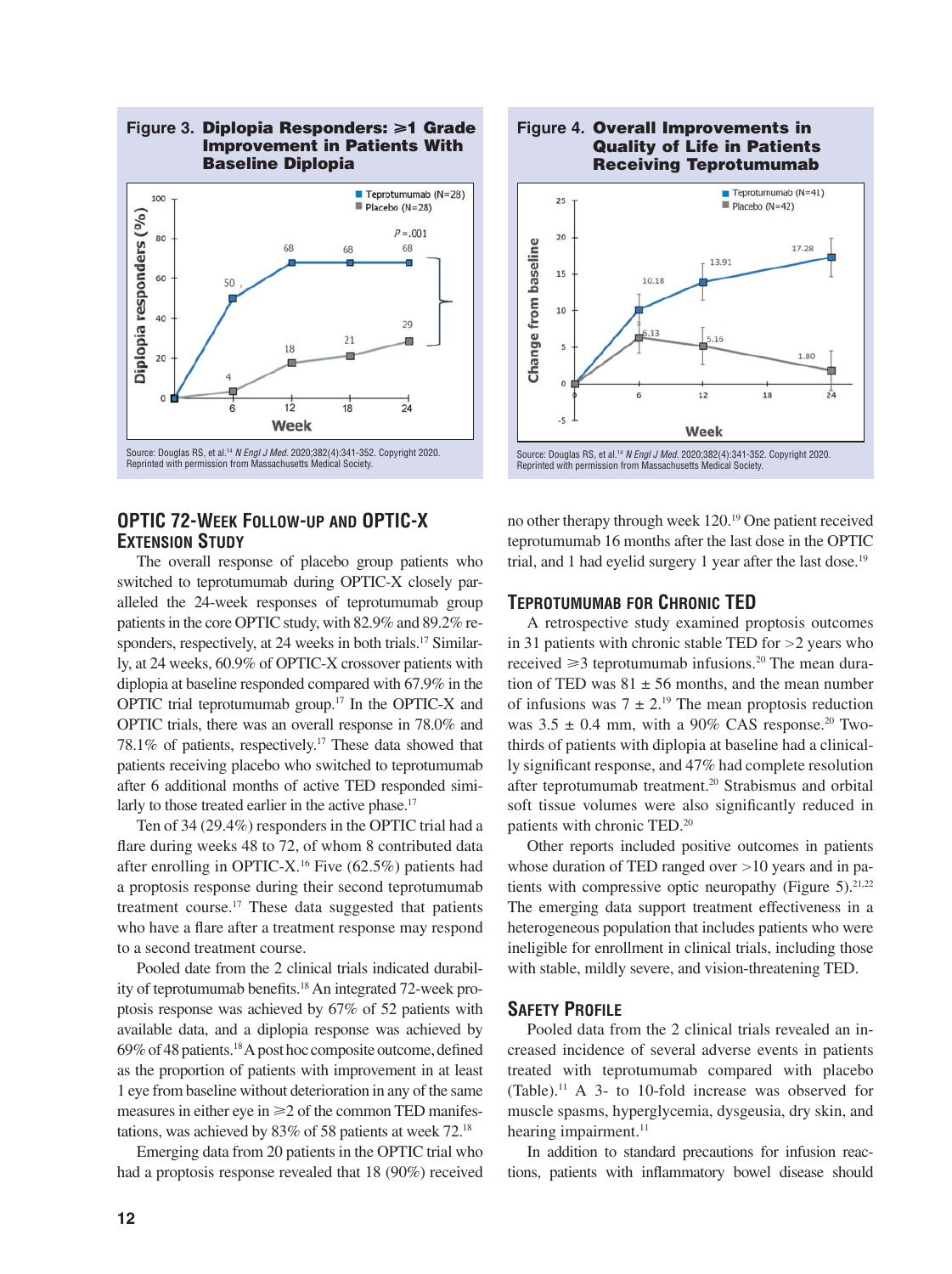**Figure 5. Early Clinical Experience With Teprotumumab**



External photograph (A) and Humphrey visual field (B) of a 65-yearold man with thyroid eye disease and dysthyroid optic neuropathy at the time of presentation. After high-dose, pulsed methylprednisolone 1 g and optic canal decompression, the patient had increased chemosis (C) and worsening of the visual field (D). After 3 infusions of teprotumumab (**E**), the patient had a remarkable improvement of the visual field (F) as well as visual acuity and color vision. Source: Diniz SB, et al.21 Copyright 2021. Reprinted with permission from Wolters Kluwer Health, Inc.

be monitored for flares. Glucose levels should be checked, and treatment provided as warranted. Women of childbearing potential should use effective contraception before and during treatment and for 6 months after the last dose.

#### **SUMMARY**

Teprotumumab has a unique disease-modifying activity that remodels the retro-orbital fat and muscles back toward their normal architecture. Patients who received a series of 8 intravenous infusions of teprotumumab over 21 weeks achieved a significant reduction in proptosis, diplopia, and CAS in phase 2 and 3 clinical trials and postmarket publications. Significant improvements were often achieved early in the treatment course, often after the second or third infusion. Treatment durability was supported in the OPTIC-X extension trial and in emerging postmarketing reports.

#### **References**

- 1. Douglas RS. *Eye (Lond)*. 2019;33(2):183-190.
- 2. Pritchard J, et al. *J Immunol*. 2003;170(12):6348-6354.
- 3. Smith TJ. *F1000Res*. 2018;7:134.
- 4. Smith TJ, et al. *N Engl J Med*. 2016;375(16):1552-1565.
- 5. Taylor PN, et al. *Nat Rev Endocrinol*. 2020;16(2):104-116.

#### **Table. Adverse Events Noted in Phase 2 and Phase 3 Teprotumumab Trials**

| <b>Adverse event</b>            | <b>Teprotumumab</b><br>$% (n=84)$ | <b>Placebo</b><br>℅<br>$(n=86)$ |
|---------------------------------|-----------------------------------|---------------------------------|
| Muscle spasms                   | 21(25)                            | 6(7%)                           |
| Nausea                          | 14 (17)                           | 8(9%)                           |
| Alopecia                        | 11(13)                            | 7(8)                            |
| Diarrhea                        | 10(12)                            | 7(8)                            |
| Fatigue <sup>a</sup>            | 10(12)                            | 6(7)                            |
| Hyperglycemiab                  | 8(10)                             | 1(1)                            |
| Hearing impairment <sup>c</sup> | 8(10)                             | 0                               |
| Dysgeusia                       | 7(8)                              | 0                               |
| Headache                        | 7(8)                              | 6(7)                            |
| Dry skin                        | 7(8)                              | U                               |

alncludes asthenia. **bincludes an increase in blood glucose levels**. Cincludes deafness, eustachian tube dysfunction, hyperacusis, hypoacusis, and autophony.

Source: Data from package insert.<sup>11</sup>

- 6. Wang Y, et al. *Ther Clin Risk Manag*. 2019;15:1305-1318.
- 7. Kahaly GJ, et al. *Thyroid.* 2002;12(3):237-239.
- 8. Hodgson NM, et al. *Ophthalmol Ther*. 2020;9(1):21-33.
- 9. Lee ACH, et al. *Eur Thyroid J*. 2020;9(Suppl 1):17-30.
- 10. US Food and Drug Administration. January 21, 2020. Accessed September 24, 2021. https:// www.fda.gov/news-events/press-announcements/ fda-approves-first-treatment-thyroid-eye-disease
- 11. Teprotumumab. Package insert. Horizon Therapeutics USA, Inc; 2021
- 12. Smith TJ, et al. *N Engl J Med*. 2017;376(18):1748-1761.
- 13. Kahaly GJ, et al. Presented at: American Thyroid Association (ATA) 88th Annual Meeting; October 3-8, 2018; Washington, DC.
- 14. Douglas RS, et al. *N Engl J Med*. 2020;382(4):341-352.
- 15. Kahaly GJ, et al. *Clin Endocrinol (Oxf)*. 2005;63(4):395-402.
- 16. Villagelin D, et al. *Front Endocrinol (Lausanne)*. 2019;10:192.
- 17. Douglas RS, et al. *Ophthalmology*. 2021;S0161- 6420(21)00818-6.
- 18. Kahaly GJ, et al. *Lancet Diabetes Endocrinol*. 2021;9(6):360-372.
- 19. Kahaly G, et al. Presented at: The American Thyroid Association (ATA) 90th Annual Meeting; September 30-October 3, 2021; Virtual.
- 20. Ugradar S, et al. *Eye (Lond)*. July 9. 2021. doi: 10.1038/ s41433-021-01593-z
- 21. Diniz SB, et al. *Ophthalmic Plast Reconstr Surg*. 2021;37(6):583-591.
- 22. Sears CM, et al. *Am J Ophthalmol Case Rep*. 2021;23:101111.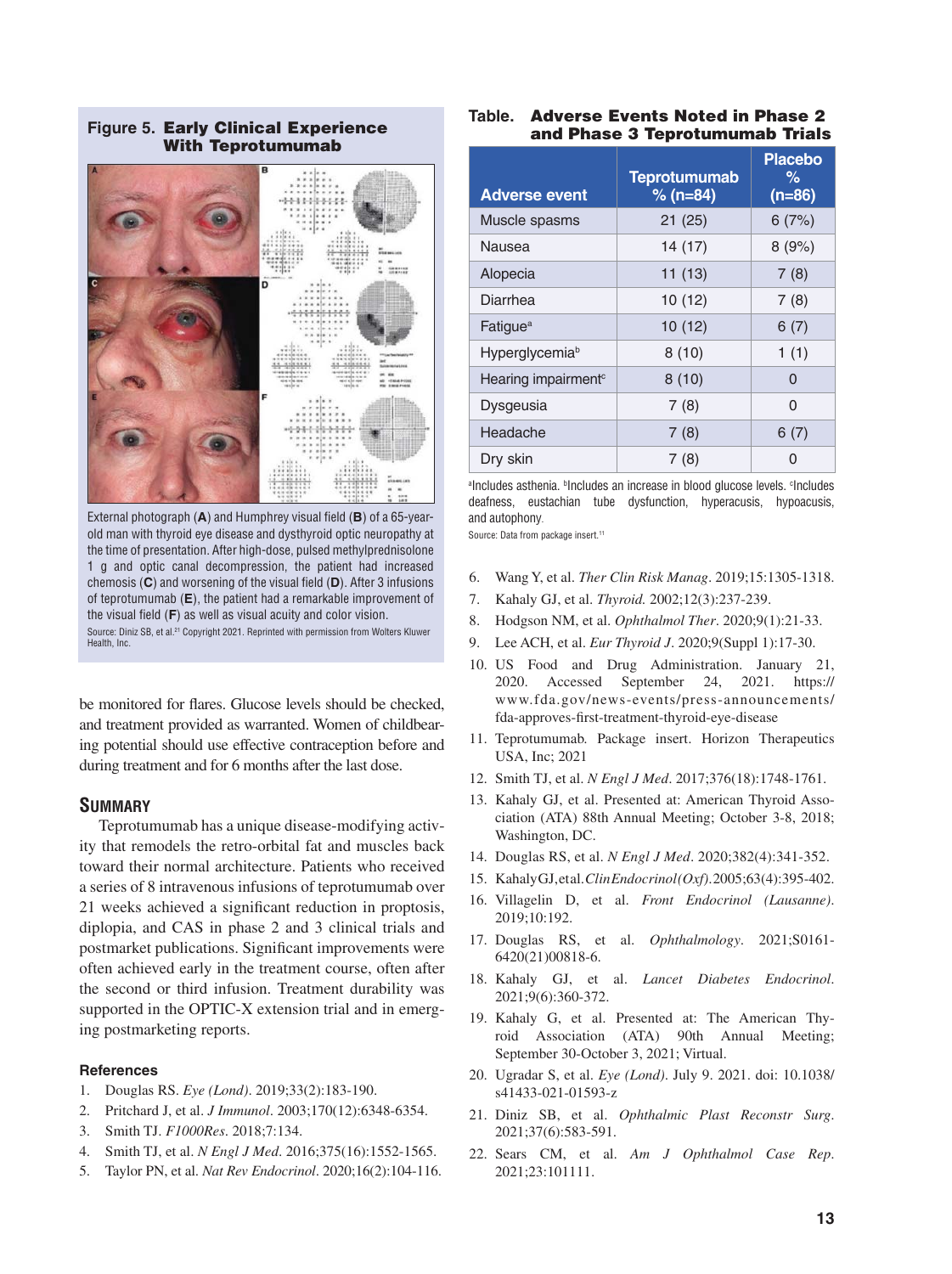## **Physiological Functions of the Ear Regulated by Insulin-like Growth Factor-1**

*Marlan R. Hansen, MD, FACS*

s the use of targeted biologics becomes more widespread, unintended effects on the targeted pathway in other organ systems can manifest as treatment adverse effects and toxicity. The insulin-like growth factor-1 receptor (IGF-1R) is ubiquitous in normal tissues.<sup>1</sup> With its ligand, IGF-1, IGF-1R is an important modulator of inner ear development, and it also protects and maintains hearing.<sup>2-4</sup> A review of physiological functions of the ear that are regulated by IGF-1 can facilitate an understanding of the audiological adverse events that can accompany IGF-1–targeted therapies.

#### **INNER EAR STRUCTURE AND PHYSIOLOGY**

The anatomy of the inner is shown in the Figure.<sup>5,6</sup> The cochlea is responsible for hearing, and the vestibular organs provide information regarding the movements and position of the head and body.<sup>6,7</sup> Sound is encoded in the cochlea, proceeding down its length as a traveling wave.7 Highly specialized inner hair cells (IHCs) and outer hair cells (OHCs) in the organ of Corti transform mechanical sounds into electrochemical signals that are conveyed to the brain through the vestibulocochlear nerve (VIII cranial nerve).<sup>6,7</sup> The organ of Corti contains a single row of IHCs and 3 parallel rows of OHCs that sit on the basilar membrane.8 Depolarization of IHCs results in glutamate release and neuron stimulation, whereas the OHCs amplify incoming sound and enhance frequency selectivity.<sup>7</sup> Connection to the brain from the organ of Corti is completed by 2 types of spiral ganglion neurons (SGNs).7 Type I neurons innervate the IHCs and are most abundant, comprising 95% of the SGNs.<sup>7</sup> Each of the approximate 3500 IHCs are innervated by approximately 10 to 20 auditory nerve fibers. $9-11$  Each type II neuron innervates several of the 12,000 OHCs.<sup>12</sup> Different sound frequencies are coded by different nerve fibers, so that the auditory nerve is tonotopically organized as each nerve fiber relays information related to a narrow frequency range.<sup>12</sup>

The stria vascularis is part of the lateral wall of the cochlear duct. It contains 3 types of cells: marginal cells, which maintain the K+ concentration; intermediate cells, which are pigment-containing cells scattered among capillaries; and basal cells, which separate the stria vascularis from the underlying spiral ligament and endocochlear potential.<sup>5,13</sup>

The cochlear amplifier is a positive feedback loop that amplifies the vibratory pattern, or traveling wave. $8,12$ When sound-induced vibrations arrive in the cochlea, they cause the basilar membrane to move up and down, creating a shearing force along the organ of Corti that deflects the hair cell stereocilia.<sup>8</sup> A synchronous force is generated in the cochlea through OHC electromotility and active bundle movements to increase the vibrations. Without the contribution of OHCs, a pure tone produces a passive mechanism vibration pattern. $8,14$  An active mechanism, with the electromotility contribution of the OHCs, produces a vibration pattern that is dramatically more sensitive and more sharply tuned.<sup>14</sup>

#### **IGF-1 AND INNER EAR DEVELOPMENT**

The pleiotropic effects of IGF-1 depend on its cellular context, where it can serve as a critical regulator of a variety of essential functions.5,15 In a mouse model, robust deviations from normal concentrations of circulating IGF-1 throughout the lifespan were shown to cause substantial changes in several tissues.15 Critical process modulation by IGF-1 includes gene expression in chondrocytes, protein synthesis in osteoblasts, cell cycle in enterocytes, and metabolism in adipocytes.<sup>5</sup> Several otic functions are also known to be modulated by IGF-1, and a deficiency in IGF-1 is associated with severe cochlear defects and sensorineural deafness.<sup>5,16</sup>

Development of the inner ear is supported by IGF-1, which promotes proliferation and survival of otic progenitor cells and supports neurogenesis, facilitating late differentiation and maturation of innervation patterns.5,17,18 Mutations in IGF-1 and, to a lesser extent, IGF-1R are reported to cause hearing loss, which is usually profound and most common in children.<sup>5,17,18</sup>

In the mouse cochlea, IGF-1 has been detected in SGNs and the stria vascularis, where expression is modulated with age.<sup>5</sup> In human cohorts, age-related decreases in IGF-1 bioavailability have been associated with hearing impairment.<sup>5</sup>

The potential of IGF-1 as a therapeutic agent for inner ear diseases has undergone limited preclinical and clinical investigation.3 Treatment with IGF-1 was shown to protect cochlear hair cells from apoptosis and induces proliferation of supporting cells in a cochlear explant culture model of aminoglycoside-induced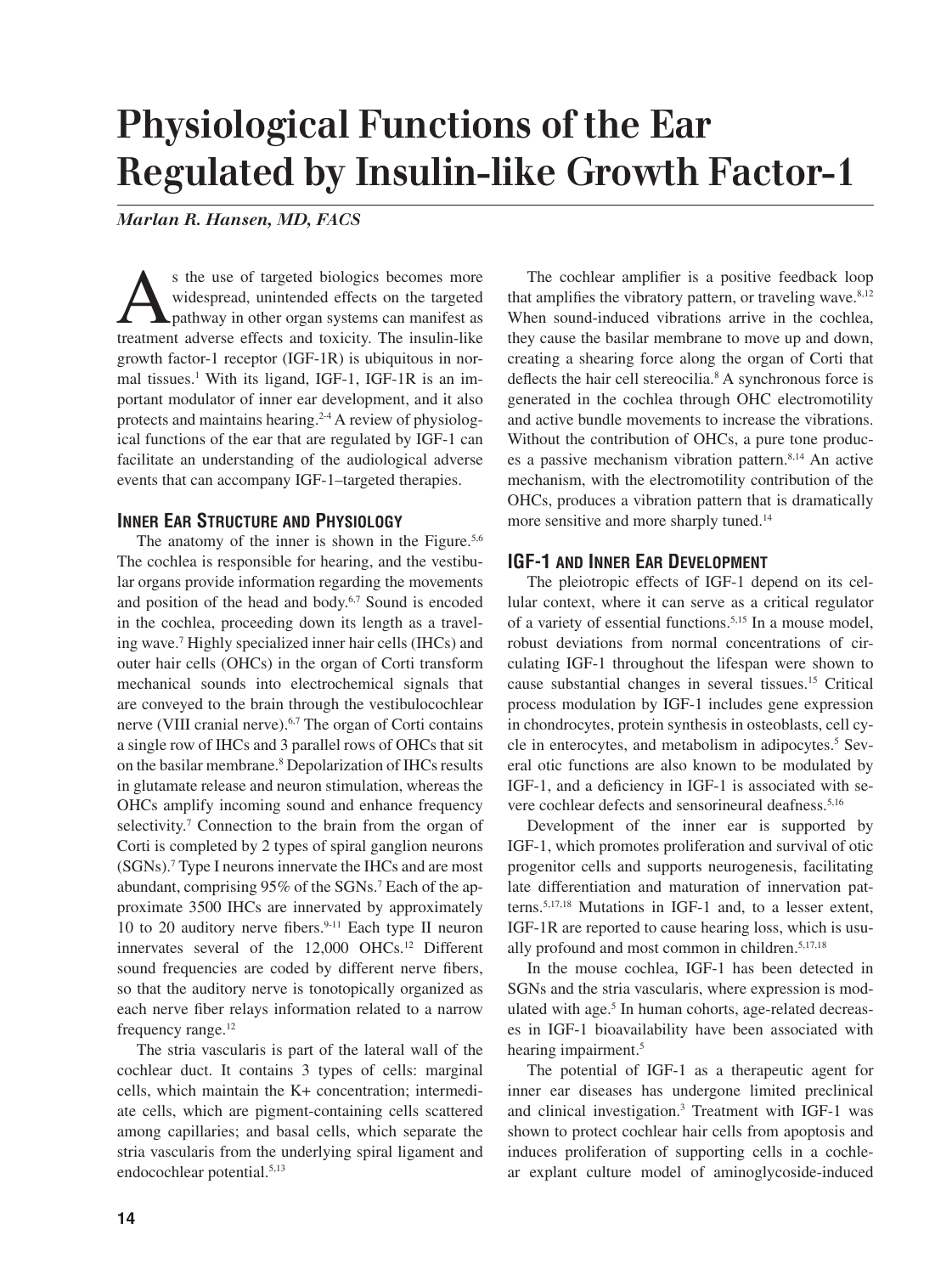ototoxicity.3 Intratympanic IGF-1 delivery had prophylactic and therapeutic effects on noise-induced hearing loss as well as ischemic cochlear damage in animal studies.3 In one study, rats treated with a hydrogel impregnated with recombinant human IGF-1 that was placed on the round window membrane were protected from noise trauma.<sup>19</sup> The loss of OHCs was significantly lower than in control rats.<sup>19</sup> This treatment approach was subsequently used in a randomized trial that compared single middle ear applications of recombinant human IGF-1 hydrogels placed in the round window niche after tympanostomy (n=62) with 4 intratympanic dexamethasone injections (n=58) in patients with sudden deafness refractory to systemic corticosteroids.20 After 8 weeks, more patients in the IGF-1 treatment group had improved hearing than those in the dexamethasone group (66.7% vs 53.6%; *P*=.109). Changes in pure-tone average hearing thresholds were superior in the IGF-1 group (*P*=.003), and tympanic membrane perforation did not persist in the IGF-1 group compared with 15.5% of patients in the dexamethasone group  $(P=.001).^{20}$ 

#### **HEARING ASSESSMENT**

Standard otolaryngological examination includes the medical history and clinical and laboratory assessments that supplement audiometric findings.<sup>12</sup> Hearing is commonly assessed using a combination of methods, including audiometry, otoacoustic emission measurement, and auditory brainstem response.12

#### **Audiometry**

Pure-tone threshold audiometry measures hearing sensitivity separately in each ear, with single-frequency tones generated electronically and transduced through an earphone or bone conduction vibrator.<sup>12</sup> Pure-tone thresholds are assessed in air conduction and bone conduction modes, with air conduction reflecting the sensitivity of the entire auditory system and bone conduction reflecting inner ear function.<sup>12</sup> Speech recognition testing or word recognition is an important part of standard audiometry.

#### **Otoacoustic Emissions**

Assessing otoacoustic emissions are an OHCdependent, objective measurement—that is, results are not based on a person's response.<sup>12</sup> In contrast to IHCs, which release neurotransmitters to initiate activity in the primary auditory nerve, OHCs amplify vibrations in specific regions of the cochlea by expanding and contracting in response to sound.12 The OHCs are generally more vulnerable to disease and damage than the IHCs.<sup>12</sup> Therefore, if otoacoustic emissions are functioning normally, the OHCs are assumed to be functioning normally, and in most cases the IHCs will also be functional.



RL = reticular lamina; SM = scala media; ST = scala tympani; SV = scala vestibule; TM = tectorial membrane. Source: Lee HY, et al.5 Open Access; Ren T, et al.6 Open Access.

Devices that measure these emissions can be used in infants, children, and adults.

#### **Auditory Brainstem Response**

Neural activity evoked by sound can be recorded as auditory-evoked potentials collected from  $\geq 3$  surface electrodes placed on the scalp and near the ear.<sup>12</sup> Computer-generated sounds presented to the person through earphones trigger synchronized neural activity recordings.<sup>12</sup> The auditory brainstem response reflects the earliest activity after each stimulation, which is generated in the auditory nerve and brainstem auditory pathway.12 Electrode-recorded activity is averaged after presentation of hundreds of stimuli, allowing nanovolt-level changes in electrical potentials in the brainstem that respond to sound to be distinguished from other electrical activity in the brain and muscles of the head and neck.<sup>12</sup> The person being tested must recline and remain nearly motionless in a darkened, sound-proofed room during the test, which may take from 15 minutes to 2 hours.<sup>12</sup>

#### **SUMMARY**

Insulin-like growth factor-1 has many essential roles in several body systems, including healthy hearing. Understanding the anatomy and physiology of the processes involved and potential pathogenicity associated with disruption of the IGF-1 pathway can be beneficial in the setting of intradisciplinary patient care.

#### **References**

- 1. Delafontaine P, et al. *Arterioscler Thromb Vasc Biol*. 2004;24(3):435-444.
- 2. Chern A, et al. *Orbit*. 2021;40(4):355-356.
- 3. Lin YC, et al. *Molecules*. 2021;26(12):3626.
- 4. Yamamoto N, et al. *Front Pharmacol*. 2014;5:208.
- 5. Lee HY, et al. *Proc Natl Acad Sci U S A*. 2015;112(10): 3128-3133.
- 6. Ren T, et al. *Proc Natl Acad Sci U S A*. 2016;113(35): 9910-9915.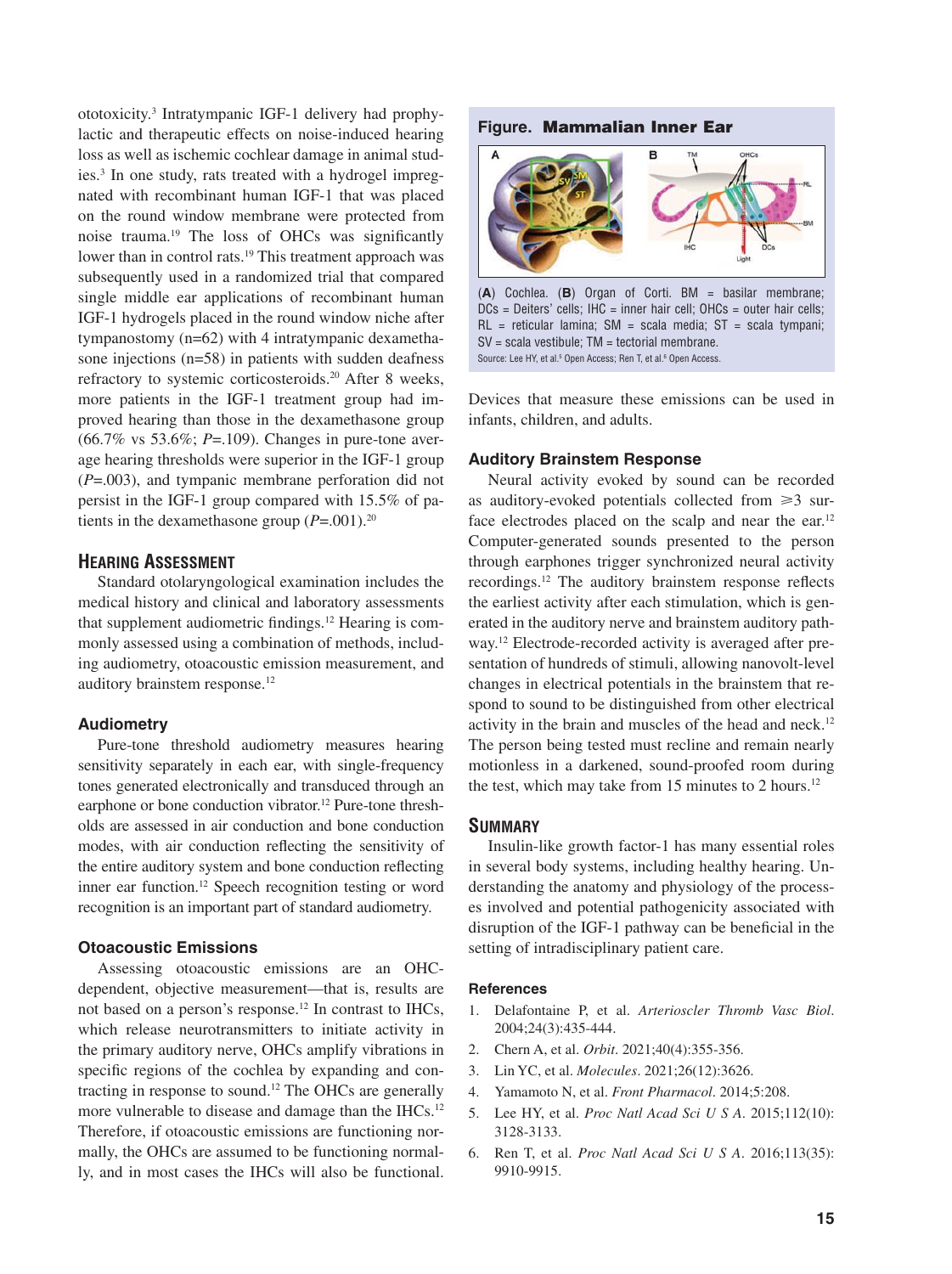- 7. Rodríguez-de la Rosa L, et al. *Front Aging Neurosci*. 2017;9:411.
- 8. Oghalai JS. *Curr Opin Otolaryngol Head Neck Surg*. 2004;12(5):431-438.
- 9. Goutman JD, et al. *FEBS Lett*. 2015;589(22):3354-3361.
- 10. Pujol R, et al. September 19, 2016. Accessed November 13, 2021. http://www.cochlea.eu/en/hair-cells
- 11. Vyas P, et al. *Sci Rep*. 2019;9(1):5549.
- 12. National Research Council Committee. In: Dobie RA, Van Hemel S, eds. *Hearing loss: Determining Eligibility for*

*Social Security Benefits*. National Academies Press; 2004.

- 13. Ekdale EG. *J Anat*. 2016;228(2):324-337.
- 14. Ruggero MA. *Curr Opin Neurobiol*. 1992;2(4):449-56.
- 15. Ashpole NM, et al. *Geroscience*. 2017;39(2):129-145.
- 16. Aburto MR, et al. *PLoS One*. 2012;7(1):e30790.
- 17. Riva C, et al. *Exp Gerontol*. 2007;42(4):327-336.
- 18. Tafra R, et al. *Otol Neurotol*. 2014;35(4):695-703.
- 19. Iwai K, et al. *Laryngoscope*. 2006;116(4):529-533.
- 20. Nakagawa T, et al. *BMC Med*. 2014;12:219.

# **Auditory Symptoms and Patulous Eustachian Tube**

*Elias Michaelides, MD*

ocumenting auditory symptoms is an essential part of an otolaryngological examination.<sup>1</sup> Hearing loss may not be the primary symptom. Other symptoms, such as tinnitus, vertigo, otalgia, or otorrhea, may have prompted the visit. Several symptoms that are noted in all forms of eustachian tube dysfunction are nonspecific and common to several middle and inner ear pathologies,<sup>2</sup> such as ear fullness, popping, and pain.

#### **FUNCTIONS OF THE EUSTACHIAN TUBE**

The eustachian tube is a functional organ that connects the middle ear to the nasopharynx, supporting ventilation and the overall health of the middle ear (Figure).<sup>2,3</sup> Its primary function is to optimize sound transfer through the middle ear to the inner ear by facilitating gas transfer and pressure equalization between the middle ear and the nasopharynx.<sup>2,3</sup> The ciliated pseudostratified columnar epithelium of the eustachian tube clears secretions from the middle ear and prevents the passage of sound, pathogens, and reflux into the middle ear from the nasopharynx.<sup>2,3</sup> The oval-shaped lumen of the eustachian tube is collapsed at rest, and opens during swallowing, which equalizes changes in middle ear pressure.2,3 With an estimated prevalence of 1% in adults, eustachian tube dysfunction is common in patients presenting to ear, nose, and throat clinics.<sup>2,3</sup>

The eustachian tube runs anteriorly, medially, and inferiorly from the middle ear to the nasopharynx.<sup>2</sup> The tensor veli palatini muscle, arising from the skull base and inserting in the soft palate, is the most important muscle in eustachian tube opening.<sup>2</sup> The levator veli palatini muscle is attached to the floor of the eustachian

tube by loose connective tissue. The tube itself comprises anatomically distinct components of bone and cartilage covered by a mucous membrane.<sup>2,4</sup> The bony component represents the lateral one-third of the adult eustachian tube, or approximately 12 mm, and the cartilaginous portion comprises the remaining  $44$  mm.<sup>2,4</sup> The tubal isthmus is near the bone and cartilage junction.<sup>5</sup> A tubal valve comprises the mucosal and mobile fibrocartilaginous portion of the eustachian tube, extending approximately 5 mm proximally toward the nasopharynx.5

#### **PATULOUS EUSTACHIAN TUBE**

Symptoms of patulous eustachian tube (PET), characterized by a pathologically patent pharyngeal eustachian tube orifice, include autophony (an unusual perception of one's own voice), respiratory synchronous tinnitus, and hearing physiological sounds at an increased level.<sup>2,6,7</sup> Nonspecific aural fullness and hearing loss are also common. Symptoms of PET may improve when the patient reclines. It is estimated to affect  $0.3\%$  to  $6.6\%$  of the population.<sup>2,6,7</sup>

#### **Causes and Risk Factors**

The cause of PET is unclear, although several theories have been proposed.7 Loss of tissue in the cartilaginous eustachian tube, including that resulting from weight loss, pregnancy, use of high-dose oral contraceptives, and estrogen therapy, has been suggested.<sup>7</sup> Atrophy or scarring within the nasopharynx or involving the musculature associated with eustachian tube function, including adenoidectomy, radiation therapy, poliomyelitis, and other iatrogenic trauma, are also potential causes.7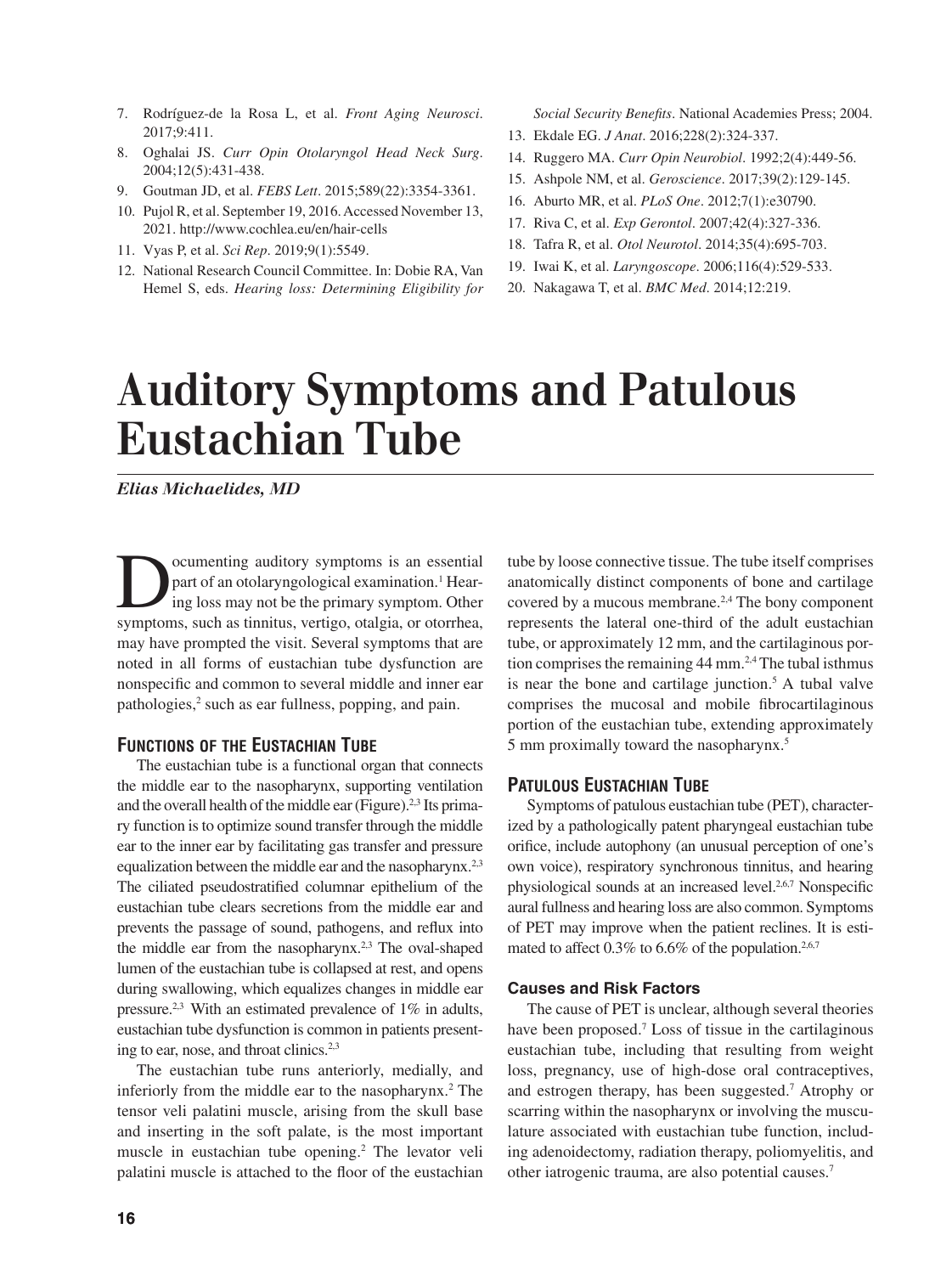Because the symptoms are often ameliorated by assuming a recumbent position, a magnetic resonance imaging study investigated soft tissues before and after neck compression in 5 healthy persons.8 The volume of venous plexus between the medial pterygoid muscle and tensor veli platini muscle was increased after neck compression, and the lateral pterygoid muscle was enlarged.8

Ostmann's fat pad is located between the tensor veli palatini and the inferolateral border of the cartilaginous portion of the eustachian tube and may have a role in tube closure.2,9 It is unclear whether loss of the fat pad contributes to the PET that develops after weight loss, because it naturally shrinks with aging without effect.<sup>9</sup>

#### **Diagnosis and Management**

A recent systematic review summarized diagnostic (n=10) and management (n=49) practices for 59 qualifying PET studies.<sup>10</sup> Diagnostic options included 678-Hz acoustic intermittence testing, patient-reported outcome measures, sonotubometry acoustic click stimulus, nasal-noise–masking audiometry, sonotubometry, and computed tomography with the patient in a seated position.<sup>10</sup> Some methods, such as patient-reported outcome measures, were accurate only when healthy controls were used for comparison and had poor specificity when other otological disorders were included.<sup>10</sup>

Conservative treatment, including self-instillation of physiological saline, irrigation, use of mucus-thickening agents, and topical irritants, have been reported to provide some symptom relief.<sup>10,11</sup> Ten studies that performed tympanic membrane mass loading (using a clay-like, nontoxic substance) resolved symptoms in 29% to 79% of patients.10,11 Several studies investigated eustachian tube occlusion with plugging, cautery, or injections, reporting complete resolution in 13% to 100% of cases across all approaches.10,11 Submucosal graft implantation for augmentation or reconstruction has also been reported to restore normal convexity and provide lasting symptom relief.<sup>12,13</sup>

#### **PET in Thyroid Eye Disease**

Patulous eustachian tube related to treatment with teprotumumab has been reported.14 The theory suggests an association between the reduced orbital fat and atrophy of Ostmann's fat pad in patients receiving this drug.14 Cases of PET and autophony were observed in teprotumumab clinical trials, with a case of autophony and mild PET resolving during follow-up in the OPTIC trial.<sup>15</sup> One autophony case was not resolved by the time of the last visit in the OPTIC-X open-label extension study.16 A real-world report listed autophony as the main symptom in 17 of 26 patients treated with  $\geq 4$  teprotumumab infusions.14 In that series, 3 patients had PET with symptoms that had improved but not resolved 3 months after cessation of therapy.14

#### **Figure. Eustachian Tube Relationship to Ear Anatomy**



#### **SUMMARY**

Patulous eustachian tube is among the auditory complications that are reportedly associated with teprotumumab treatment. Many symptoms of this disorder are nonspecific. Accurate diagnosis and proper management require the involvement of specialists. Accordingly, clinicians managing patients with thyroid eye disease should be aware of the possibility of this adverse event and refer the patient to a specialist as warranted.

#### **References**

- 1. National Research Council Committee. In: Dobie RA, Van Hemel S, eds. *Hearing Loss: Determining Eligibility*  for Social Security Benefits. National Academies Press; 2004.
- 2. Tysome JR, et al. *Adv Otorhinolaryngol*. 2018;81:146-152.
- 3. Wikipedia. Accessed November 9, 2021. https://upload. wikimedia.org/wikipedia/commons/d/d2/Anatomy\_of\_ the\_Human\_Ear.svg
- 4. Szymanski A, et al. May 16, 2021. Accessed November 22, 2021. https://www.statpearls.com/articlelibrary/viewarticle/30700/
- 5. Poe DS, et al. *Laryngoscope*. 2003;113(4):583-591.
- 6. Hussein AA, et al. *Laryngoscope*. 2015;125(9):2193-2198.
- 7. Luu K, et al. *Otol Neurotol*. 2015;36(10):1593-1600.
- 8. Oshima T, et al. *Acta Otolaryngol*. 2007;127(7):693-699.
- 9. Smith ME, et al. *Neuroradiology*. 2016;58(6):543-556.
- 10. Khurayzi T, et al. *Saudi Med J*. 2020;41(6):572-582.
- 11. Ikeda R, et al. *JMA J.* 2020;3(2):101-108.
- 12. Choi SW, et al. *J Laryngol Otol*. 2020;134(6):526-532.
- 13. Poe DS. *Otol Neurotol*. 2007;28(5):668-677.
- 14. Kossler AL, et al. Accessed November 22, 2021. https://academic.oup.com/jes/article/5/Supplement\_1/A839/6241215
- 15. Douglas RS, et al. *N Engl J Med*. 2020;382(4):341-352.
- 16. Douglas RS, et al. *Ophthalmology*. 2021;S0161- 6420(21)00818-6.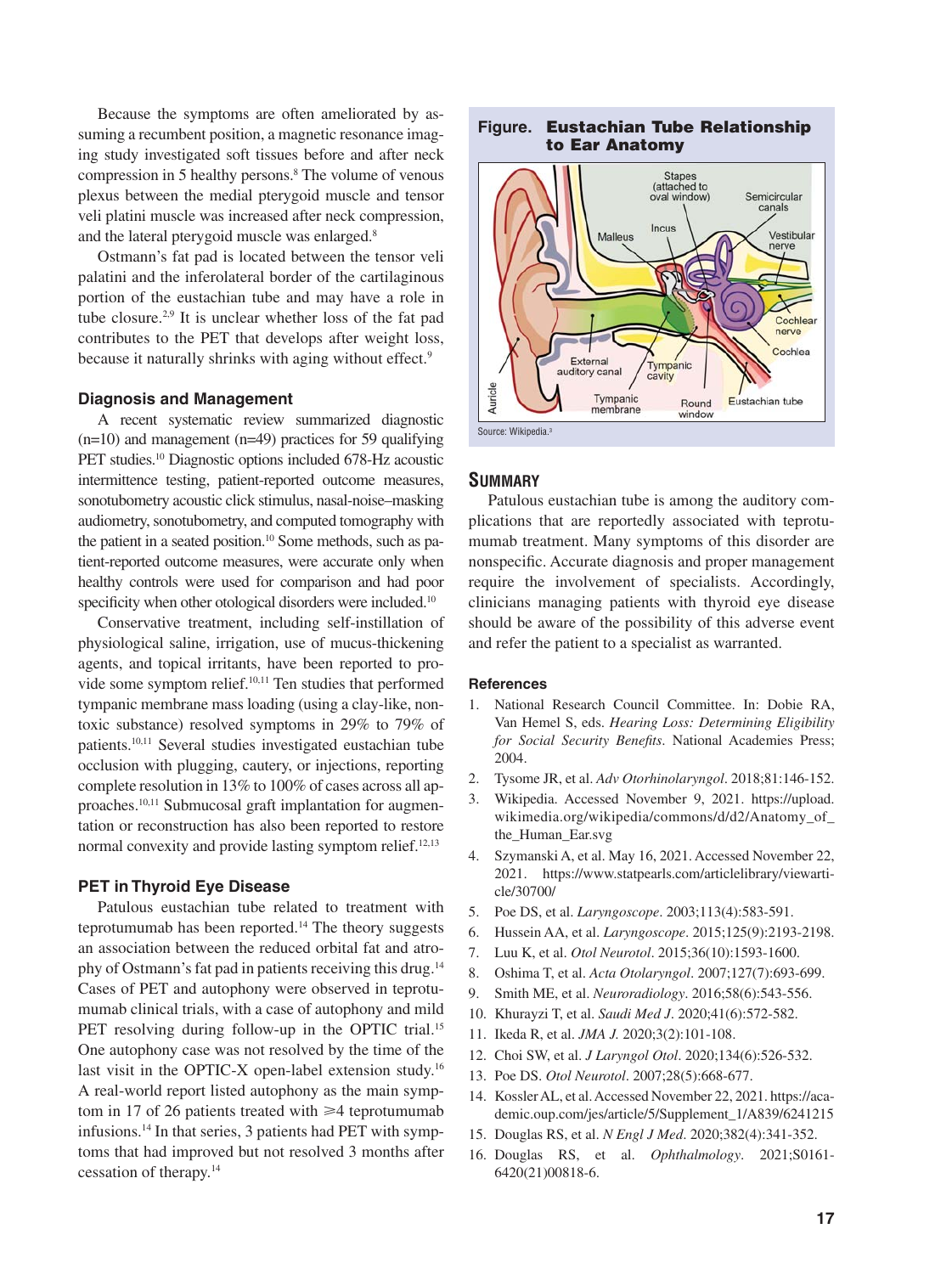# **Hearing Function Changes Reported With Teprotumumab**

*Raymond S. Douglas, MD, PhD*

Observations of changes in hearing during teprotumumab therapy began with the clinical trials, $<sup>1</sup>$  and</sup> postmarketing reports have documented these events in patients receiving infusions of the drug for thyroid eye disease (TED). A closer examination of how these hearing function symptoms were assessed and characterized is warranted to inform strategies for prevention and management of hearing impairment.

In pooled data from the pivotal clinical trials, hearing impairment was reported in 10% of 84 patients treated with teprotumumab, with no hearing adverse events reported for 86 placebo group patients.<sup>2,3</sup> Hearing impairment was reported as deafness, eustachian tube dysfunction, hyperacusis, hypoacusis, and autophony.<sup>2,3</sup> All events were classified as nonserious and did not progress. No patients discontinued treatment because of hearing impairment.<sup>2,3</sup> One patient whose hearing adverse event continued but improved was lost to follow-up.<sup>2,3</sup> Another patient had a history of noise-induced tinnitus, which continued at the time of the last poststudy follow-up report. $2,3$ Patients were asked whether they had noticed any changes since they had been on the medication, as opposed to any hearing-specific queries.<sup>2,3</sup> Since the approval of teprotumumab, several case series of teprotumumab-associated hearing loss have been published.

#### **CASE SERIES: SUBJECTIVE AND OBJECTIVE HEARING LOSS**

Audiograms that were done before, during, and after completion of teprotumumab treatment for 2 patients whose hearing symptoms developed during therapy supported the general observation that subjective hearing changes do not correlate with actual hearing loss in more than one-fourth of cases and exemplified the need for objective hearing tests in patients receiving teprotumumab therapy.<sup>4</sup>

#### **Patient 1**

A 74-year-old woman had a history of bilateral tinnitus and noted improvement after the second teprotumumab infusion. She also had mild-to-moderate sensorineural hearing loss before starting teprotumumab that progressed rapidly according to audiograms obtained during and after treatment. Her case suggests that teprotumumab may play a role in potentiating sensorineural hearing loss.

#### **Patient 2**

A 42-year-old man reported worsening intermittent tinnitus and low-pitched hearing loss after the third infusion at week 6.4 However, an audiogram done at week 7 and on the day of therapy completion revealed no changes in hearing, average functional hearing thresholds, or word recognition.

#### **CASE SERIES: 22 PATIENTS WITH NEW SUBJECTIVE OTOLOGIC SYMPTOMS**

Data from a prospective study that included 27 patients at an average age of 56.3 years who received at least 4 teprotumumab infusions were presented at the October 2021 American Thyroid Association meeting.<sup>5</sup> These patients received an eye examination and assessment of adverse events, including otologic symptoms, at 0, 6, 12, and 24 weeks.<sup>5</sup> Potential risk factors for hearing loss were documented. Audiometry and patulous eustachian tube testing were done at baseline, during therapy, and if patients reported new hearing dysfunction.<sup>5</sup> Otolaryngologic evaluation was performed for objective changes.<sup>5</sup>

Twenty-two patients (81.5%) reported new-onset subjective otologic symptoms after starting teprotumumab treatment after a mean of  $3.8 \pm 1.8$  infusions.<sup>5</sup> Clinical and demographic characteristics were similar in patients with and without otologic symptoms.<sup>5</sup> After an average follow-up of 8.3 months since the first infusion,  $45\%$  of patients had complete resolution, whereas symptoms persisted in 55% of patients.<sup>5</sup> Among 12 ears that had audiometry testing before and after treatment, 7 (58.3%) patients had sensorineural loss that met ototoxicity criteria. However, overall audiometric changes were modest.5 One of 10 patients with pre- and posttreatment patulous eustachian tube testing developed abnormal results.5

The authors noted that the mechanism and reversibility of hearing loss during teprotumumab treatment should be studied further and that screening, monitoring, and prevention guidelines are needed.<sup>5</sup> They recommended baseline pure-tone and speech audiometry with patulous eustachian tube testing and repeated testing if new otologic symptoms develop.<sup>5</sup>

#### **CASE SERIES: 4 CASES OF SIGNIFICANT HEARING LOSS**

A multi-institutional focus group in the United States reviewed 4 cases of significant hearing loss documented by formal audiologic testing by 3 clinicians who had treated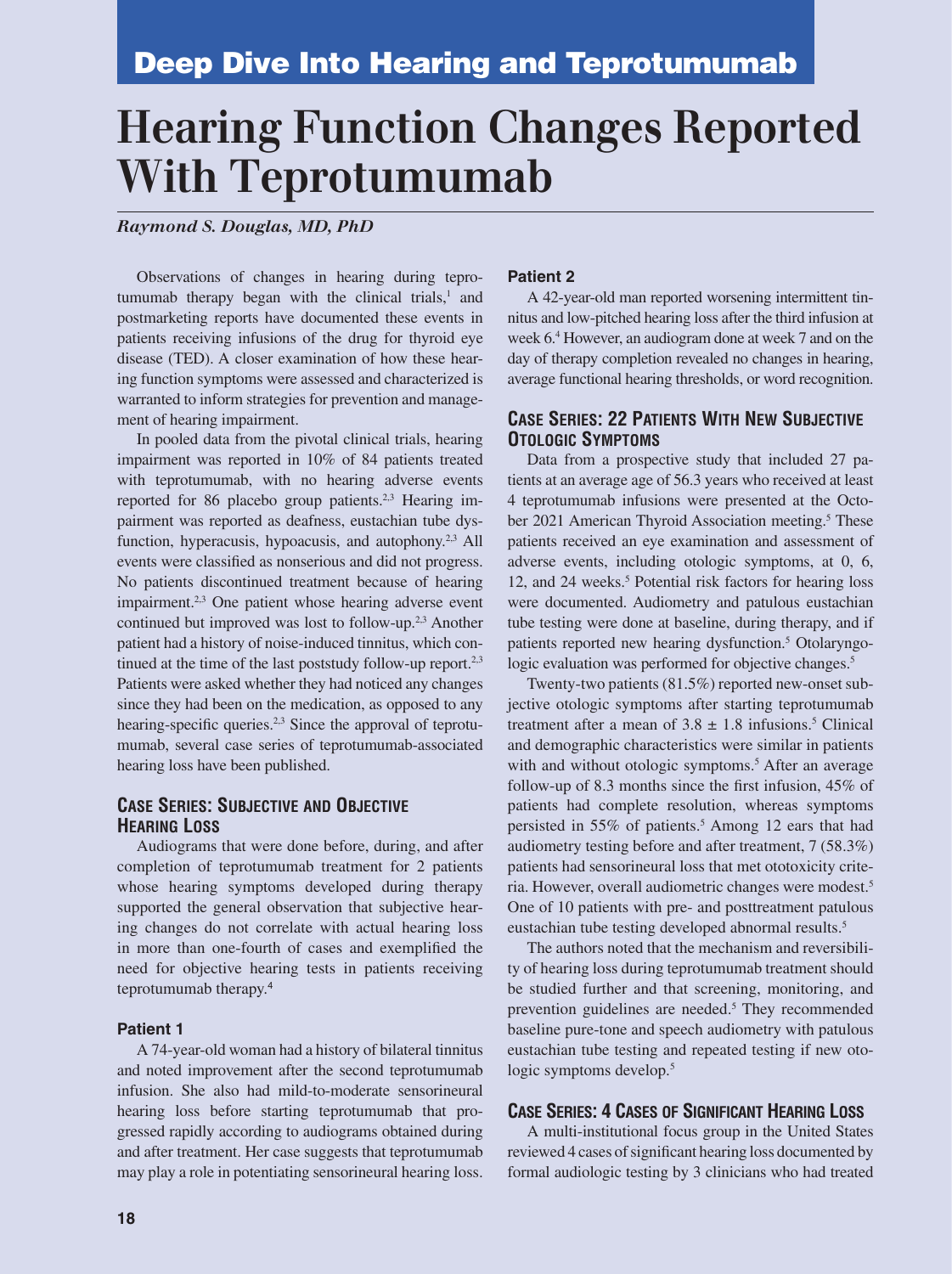## **Deep Dive Into Hearing and Teprotumumab**

28 patients with teprotumumab.<sup>6</sup> The group endorsed prospective investigations of hearing loss in the setting of teprotumumab treatment. Until relevant research is done and data are available, the authors proposed adoption of a surveillance protocol that includes an audiogram and tympanometry before, during, and after the infusion course and if new symptoms of hearing dysfunction arise.

#### **SUMMARY**

Continuing reports of auditory symptoms in patients being treated with teprotumumab support that this adverse event requires further study and monitoring.

#### **References**

- 1. Kossler AL, et al. Accessed November 22, 2021. https://academic.oup.com/jes/article/5/Supplement\_1/ A839/6241215
- 2. Kahaly GJ, et al. *Lancet Diabetes Endocrinol*. 2021;9(6):360-372.
- 3. Teprotumumab. Package insert. Horizon Therapeutics USA, Inc; 2021.
- 4. Yu CY, et al. *Am J Ophthalmol Case Rep*. 2021;24:101202.
- 5. Sears CM, et al. *Thyroid*. 2021;31(S1):A-124-A-141.
- 6. Belinsky I, et al. *Ophthalmic Plast Reconstr Surg*. Published online June 4, 2021. doi: 10.1097/IOP.0000000000001995

## **DISCUSSION**

# **Auditory Testing, Monitoring, and Management for Teprotumumab**

*Kimberly Cockerham, MD, FACS; Raymond S. Douglas, MD, PhD; Marlan R. Hansen, MD, FACS; Andrea Lora Kossler, MD, FACS; Elias Michaelides, MD; Erin M. Shriver, MD, FACS*

#### **DEVELOPING A CONSENSUS**

The following is a summary of the Expert Consensus that was recorded on October 23, 2021. The recommendations are based on expert opinion and current published literature.

**Dr. Michaelides:** As an introduction, evidence has been presented that correlates hearing problems with teprotumumab therapy. Background information on the theoretical physiological effect on the ear has also been presented. With the potential risk for hearing loss, some form of auditory monitoring is warranted for these patients. Expert opinions will be considered as part of developing consensus recommendations for audiology testing in patients receiving teprotumumab therapy for thyroid eye disease (TED).

**Dr. Shriver:** Thank you for reviewing our 2 case reports, which we believe make 2 important points: (1) how hearing is perceived by the patient may be very different from the objective audiogram findings, and (2) baseline auditory testing is important for these patients.

Our first patient, the 74-year-old woman who experienced sensorineural hearing loss on treatment that was beyond her baseline level, did not report any hearing problems. Instead, she was pleased with her reduction in tinnitus as well as the improvement in her TED symptoms. Six-month data that became available after her case was published revealed that her hearing loss has remained stable.

Our second patient, the 42-yearold man who reported a decline in his hearing after starting teprotumumab infusions, had auditory testing during and at the end of teprotumumab treatment that showed no difference from baseline.

Of note, I have a close working relationship with the university's audiometry team. They are also conveniently located for easy patient referral. My patients get an audiogram at baseline and at the end of treatment, with mid-treatment testing decisions made on a case-by-case basis, depending on the patient's symptoms.

More data are necessary. We need further details about these cases and increased efforts to determine an accurate incidence of objective hearing impairment.

**Dr. Kossler:** We just submitted a manuscript with expanded information on the 22 of the 27 patients who noted otologic symptoms after teprotumumab therapy that we reported at the American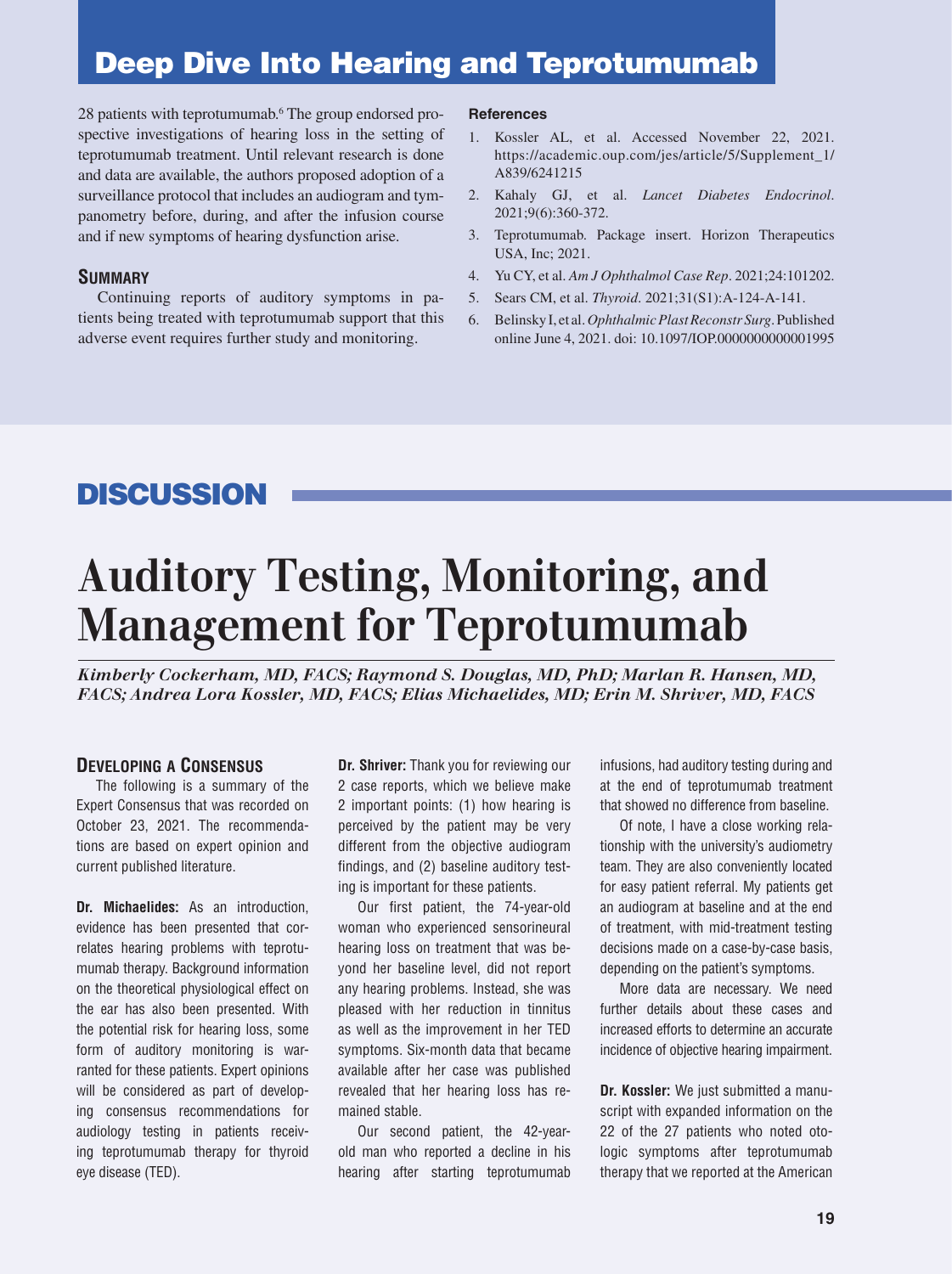## **DISCUSSION**

Thyroid Association meeting. I agree that patients should have their hearing monitored. They should also be questioned proactively about their hearing before starting therapy, be offered a baseline hearing test, and have their hearing monitored during treatment. Our study was not able to identify risk factors for hearing loss in the symptomatic versus nonsymptomatic group, probably because of the low number of patients studied. However, all patients who developed objective hearing loss on audiograms had a baseline history of hearing loss. We need studies to determine the incidence, severity, significance, and reversibility of hearing impairment in patients receiving teprotumumab.

**Dr. Hansen:** As a neurotologist, I agree that symptoms are not always valid indicators of actual physiological function. This speaks to the importance of baseline testing, to distinguish cases like the patient who did not report hearing loss when significant loss has occurred with the patients who report new-onset hearing loss when objective testing shows no difference from baseline. Hearing loss is underdocumented in the general population and is disregarded by most people. Asking patients about their hearing status *before* treatment is an important complement to objective baseline testing.

**Dr. Cockerham:** My understanding of the risks and their management has evolved over time. I now plan to ask patients about hearing symptoms before starting therapy and offer audiometry. Symptoms reported after starting treatment are difficult to interpret without a baseline comparison. Adequate followup, testing, and documentation are necessary. Most of the middle ear symptoms and tinnitus resolved during 1-year of follow-up. However, only half of hearing symptoms resolved.

**Dr. Michaelides:** We all agree that, at a minimum, patients starting teprotumumab therapy should be offered and

strongly encouraged to have a baseline hearing test. *The next question is, should patients with a baseline audiogram be tested regularly during treatment or only if symptoms develop?*

**Dr. Hansen**: The evidence on sensorineural hearing loss support making assessments during treatment. Patients with baseline hearing problems may be more vulnerable to exacerbation of these problems during treatment and may progress to a point where rehabilitation will be difficult. However, we do not yet have evidence proving or disproving this theory, which supports the importance of closely monitoring these patients.

By having baseline hearing assessments, patients will be alerted to recognize hearing impairment that may develop during therapy. Although I believe it would be useful to perform routine in-therapy testing for these patients, it may not be necessary and could be impractical in some settings.

It is important to have a solid relationship with audiologists. Hearing assessment is simple, and audiologists are familiar with drug-toxicity hearingassessment protocols that could easily be duplicated in this setting.

**Dr. Kossler:** At our institution, 1 of 5 patients with worsening sensorineural hearing loss during treatment was asymptomatic, which prompted our neurotologist to recommend also testing asymptomatic patients. However, testing these patients during treatment may not be feasible. In addition, patients may resist testing if they believe that hearing loss could result in treatment discontinuation.

**Dr. Michaelides:** We also must consider what the response should be if hearing loss is detected during treatment. Balancing risk versus benefit should include input from the patients, letting them decide whether they want to continue therapy with the knowledge that there could be further hearing changes.

**Dr. Douglas:** This is a difficult conversation to have until we know the risks for long-term hearing loss. We need more data on reversibility and its timeframe. This can also be related to the specific event the patient experiences; for example, was it a true audiogram change or does the patient have a patulous eustachian tube (PET)?

Discussing risk versus benefit with patients in the current setting without adequate data can be perplexing. How do you explain why we are monitoring? How do you define the risk patients are facing? What is the long-term risk? If a patient has a decline in audiometry results during treatment yet remains asymptomatic, should treatment be discontinued?

**Dr. Hansen:** Because we don't have answers to these questions, I believe that at this stage these patients need to be monitored. Hearing loss is not given much attention until it becomes critical. At that point, it limits social functioning and employability. It is also the number one modifiable risk factor for cognitive decline. Patients may not need to stop therapy if the treatment's benefits outweigh its risks. However, patients should be made aware of what is happening to their hearing.

**Dr. Cockerham:** As a neuro-ophthalmologist, I can monitor the status of visual fields and color vision using a mobile app. *Is anything similar available for testing hearing?*

**Dr. Hansen:** Tests are available and under development. However, I'm not sure how reliable they are for longitudinal assessment of this population.

**Dr. Douglas:** *Are any reliable tests available that could be done in the ophthalmologist's office?* Some patients will not agree to go to another specialist but will allow in-office testing.

**Dr. Michaelides:** Some apps have been validated for detecting and monitoring hearing loss. They require calibrated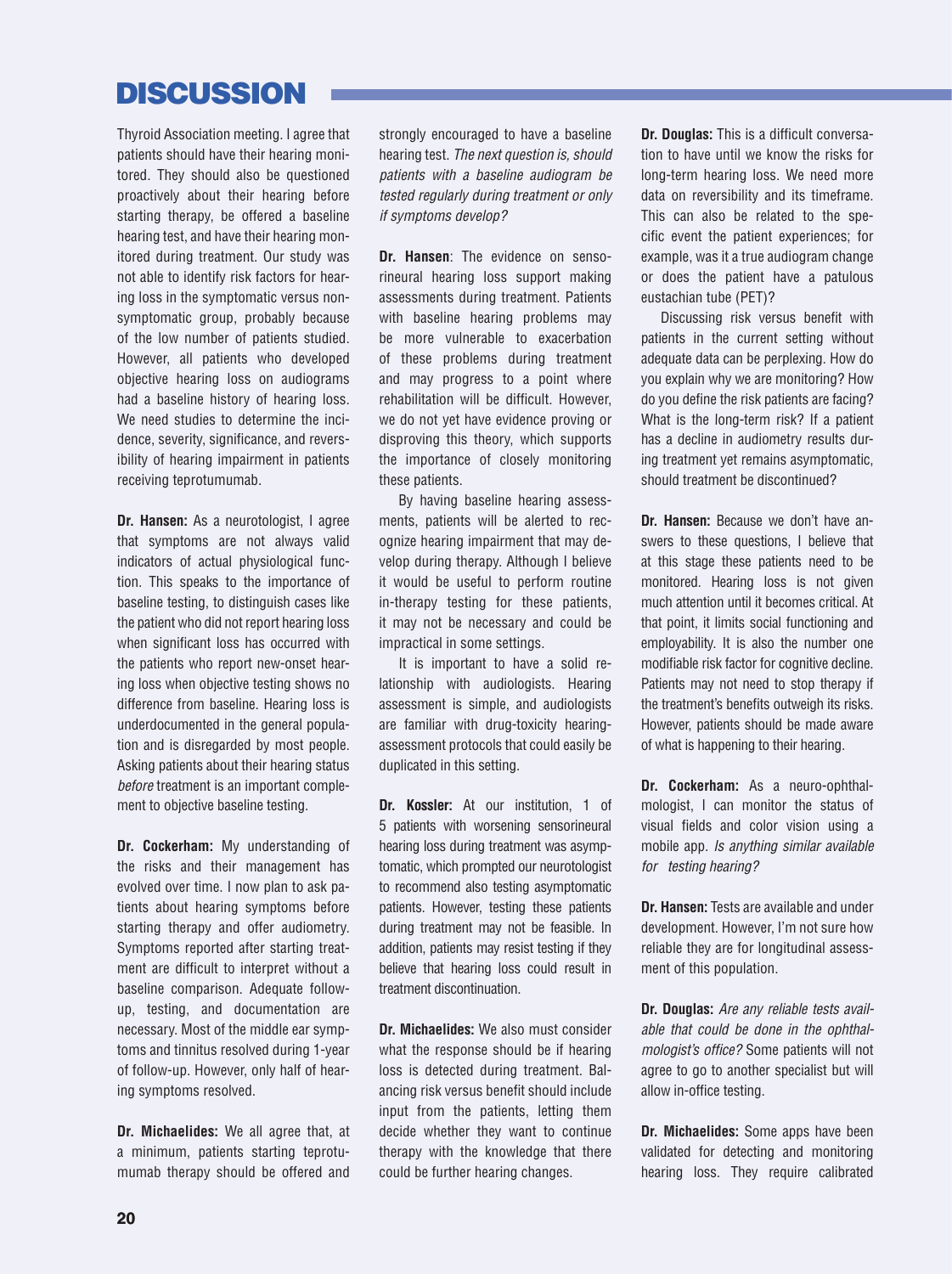## **DISCUSSION**

headphones and a quiet location. However, for ototoxicity, we often see early changes at the highest frequencies. These are best tested in a sound booth, instead of an open room with headphones. Some audiometers monitor higher frequencies, which may detect the earliest changes, before a standard audiogram is done.

**Dr. Kossler:** High-frequency testing has been used for chemotherapy patients as an early indicator of hearing loss. We are starting a teprotumumab study with our neurotology colleagues, where we check the high-frequency audiogram and test for PET at baseline, 12 weeks, and 24 weeks. A comparison group will include patients with Graves' disease, because these patients in general have risk factors for hearing loss, such as age, history of thyroid dysfunction, and use of antithyroid drugs.

**Dr. Michaelides:** *What percentage of patients with thyroid imbalances have hearing changes? Are they permanent?*

**Dr. Hansen:** Severe thyroid disease is a recognized cause of hearing loss. However, there are many contributing confounding factors that preclude defining a precise risk. In most cases, hearing loss is irreversible. However, this may be related to underlying risk factors.

**Dr. Michaelides:** This reinforces the concept that these patients need baseline hearing testing.

**Dr. Hansen: Research, such as the study** Dr Kossler is doing, is essential to understand hearing loss in these patients. However, what is currently practical in the real world also needs to be determined. On-site testing instead of audiology referral has limitations; however, it is preferable to doing nothing.

**Dr. Douglas:** In my office, patients reporting hearing adverse events usually report short-term symptoms, perhaps lasting only a minute or two. *I am not convinced that a treatment decision*  should be based on an intermittent find*ing that is without severe manifestations. Therefore, what should be done practically for PET testing?*

**Dr. Michaelides:** Patulous eustachian tube is a mechanical issue that can be very bothersome to some patients. Even if symptoms are intermittent, they may be amenable to very simple medical therapy, such as topical drops. Therefore, I believe that if patients develop PET symptoms, it is worth documenting and offering conservative treatments, which do not require testing.

**Dr. Douglas:** Patients who start on teprotumumab usually notice PET symptoms after the third dose, and they are usually new symptoms.

**Dr. Hansen:** When we treat PET, we are treating the symptoms. We do not treat it because it has long-term consequences on the physiological function of the ear. Testing symptomatic patients can be helpful for a diagnosis. Patients with high-frequency hearing loss will most likely not have autophony, but they will have a sense of ear fullness or pressure. Patients with autophony or respiratory-driven symptoms are more likely to have PET.

**Dr. Michaelides:** I agree that there is no need to do pretreatment baseline testing for PET, except as part of a research protocol to see if it develops. If the patient develops symptoms, testing is reasonable.

**Dr. Kossler:** I also agree. Symptoms of autophony and middle ear symptoms were prevalent in my patients. However, most cases resolved after extended follow-up. From endoscopy studies at baseline and during treatment, we postulated that PET following teprotumumab treatment was due to a reduction in the fat pad around the eustachian tube.

I mention that PET is a possible side effect during the discussion of other possible adverse events. I am confident telling them that these symptoms

resolve in most patients. We work with our ear, nose, and throat colleagues to provide patients with symptomatic relief with sprays and drops.

**Dr. Cockerham:** *What is the frequency of hearing loss persisting beyond 6 months?*

**Dr. Douglas:** Nine months elapsed before subjective symptoms resolved for 2 of my patients. Although there was no objective testing, both patients were musicians. Subjective hearing symptoms could have a major impact on their work performance, so hearing impairment opinions were sufficient for these cases.

**Dr. Kossler:** About 50% of our patients with teprotumumab-related hearing loss continued to have subjective symptoms 6 months after the end of treatment. Follow-up audiograms also showed that some patients had persistent worsening of their hearing. For some patients, pure-tone audiometry did not change considerably, but word recognition scores decreased by almost half, and some patients needed to start wearing hearing aids. Longer follow-up is warranted, considering the 20-day half-life of teprotumumab.

**Dr. Hansen:** Speech discrimination requires good neural innervation, while simply detecting a sound does not require as much nerve involvement. A considerable component of IGF-1 activity in the ear is related to innervation. Maintaining pure-tone thresholds but losing discrimination scores is recognized in audiology as representing a neural phenotype, with lost innervation to the hair cells. Word recognition can be especially compromised for these patients in situations with considerable background noise.

**Dr. Cockerham:** *Is there a role for prophylactic IGF-1 ear drops for these patients?*

**Dr. Hansen:** Drops would not reach the inner ear without a tube. The only way the inner ear can be reached by a topically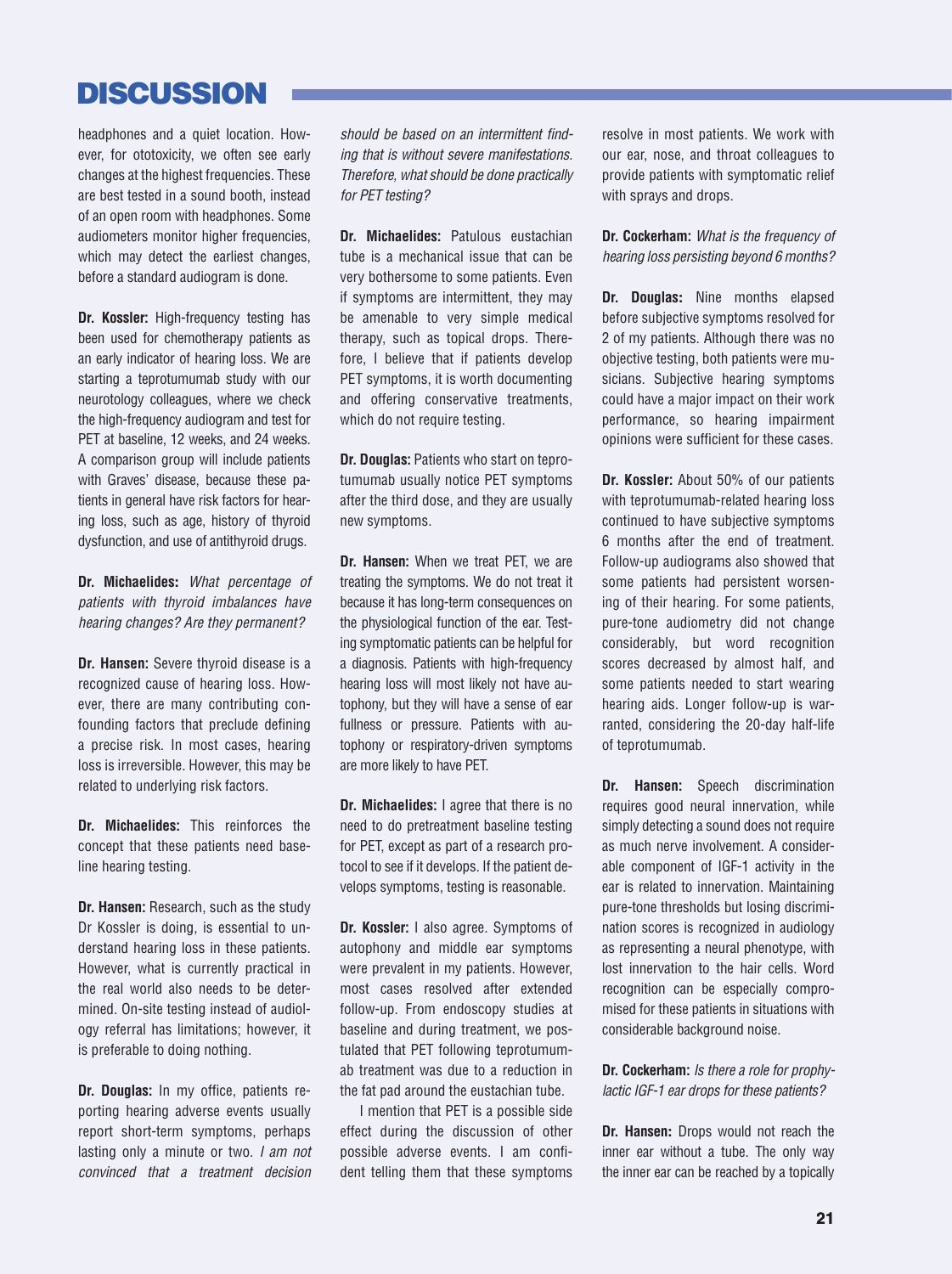## **DISCUSSION**

|                                    |                              | <b>Midpoint after 4</b><br><i>infusions</i> | <b>After completion</b>                                                             | 6 months after                                            |
|------------------------------------|------------------------------|---------------------------------------------|-------------------------------------------------------------------------------------|-----------------------------------------------------------|
|                                    | <b>Baseline</b> <sup>b</sup> | (at 12 weeks)                               | (at 24 weeks)                                                                       | treatment                                                 |
| <b>Audiology</b><br><b>Testing</b> |                              | If abnormal,<br>repeat                      | $\checkmark$ If abnormal,<br>repeat; consider<br>audiogram, even if<br>asymptomatic | $\checkmark$ If abnormal,<br>consider repeat<br>audiogram |

audiogram, or wearing hearing aids.

applied drop without an ear tube is through systemic absorption and delivery in the bloodstream. A study of IGF-1 gel delivered on the round window membrane reported positive outcomes for idiopathic sudden sensorineural hearing loss. However, additional research is necessary. In addition, if the drug is blocking IGF-1 at the receptor level, whether exogenous IGF-1 could overcome that inhibition is unknown.

#### **Dr. Michaelides:** *What is the best approach for counseling and monitoring patients?*

**Dr. Shriver:** I often give my patients teprotumumab publications, including those that mention hearing loss with

teprotumumab, and we have an informed discussion about it. Also, all my patients have a baseline audiogram. I've learned that I can't always predict who will be sensitive to hearing loss problems. Several patients with baseline hearing loss believed that it was impacting their lives more than TED, and they chose not to proceed with the therapy. Others who had mild hearing loss at baseline believed that TED was affecting them more than hearing loss, and they chose to proceed with treatment. It is an individual decision.

With regard to monitoring during treatment, standardized protocols are needed to determine how closely these patients should be monitored. Our department is currently following a protocol that includes baseline testing and repeated hearing assessment at the end of treatment, with interim testing in response to symptom development. I usually tell patients we will check their hearing again between the second and third dose, or at the onset of symptoms, whichever is sooner. Having an audiologist on the team is important for testing and interpretation as well as for the valuable advice the specialists can provide.

I would like to take this opportunity to stress the importance of partnering with an audiologist. Reading and interpreting audiograms can be challenging. It is important to have a go-to person who can be asked about the meaning of the results. For example, is a 10-Hz hearing loss at baseline meaningful? Proper interpretation of hearing assessment results can be especially important when there is a change in the audiogram, because a nonspecialist may have difficulty determining the significance of the change. Having an audiologist as a regular part of the team is needed throughout patient selection, treatment, and monitoring.

#### **Reference**

1. Teprotumumab. Package insert. Horizon Therapeutics USA, Inc; 2021.

#### **CONSENSUS RECOMMENDATIONS ON AUDIOLOGY TESTING FOR TEPROTUMUMAB-PRESCRIBING PHYSICIANS**

Teprotumumab is an insulin-like growth factor-1–receptor inhibitor indicated for thyroid eye disease.1 It is infused intra-venously starting with 10 mg/kg, followed by 20 mg/kg every 3 weeks for 7 additional infusions (8 total infusions), with the last infusion 21 weeks from baseline.<sup>1</sup> The following recommendations were developed by the expert panel members in response to the hearing impairment that was observed in teprotumumab clinical trials and described in postmarketing reports.

- 1. Discuss with the patient the risks and benefits of teprotumumab, including the potential risk for hearing adverse events.
- 2. Document pretreatment symptoms and consider audiology testing.
	- a. Patients with hearing symptoms at baseline or with a history of abnormal audiogram or wearing hearing aids. Pretreatment audiology testing *strongly recommended*
	- b. Patients with no baseline hearing symptoms.
		- Pretreatment audiology testing *recommended*
	- c. If abnormal or symptoms develop, repeat audiogram at 12 and 24 weeks.
	- d. Consider audiogram at week 24, even if asymptomatic.
- 3. Acquire informed consent regarding possible side effects. Consider written and signed consent document.
- 4. Identify which provider involved in patient care will monitor for side effects, including hearing.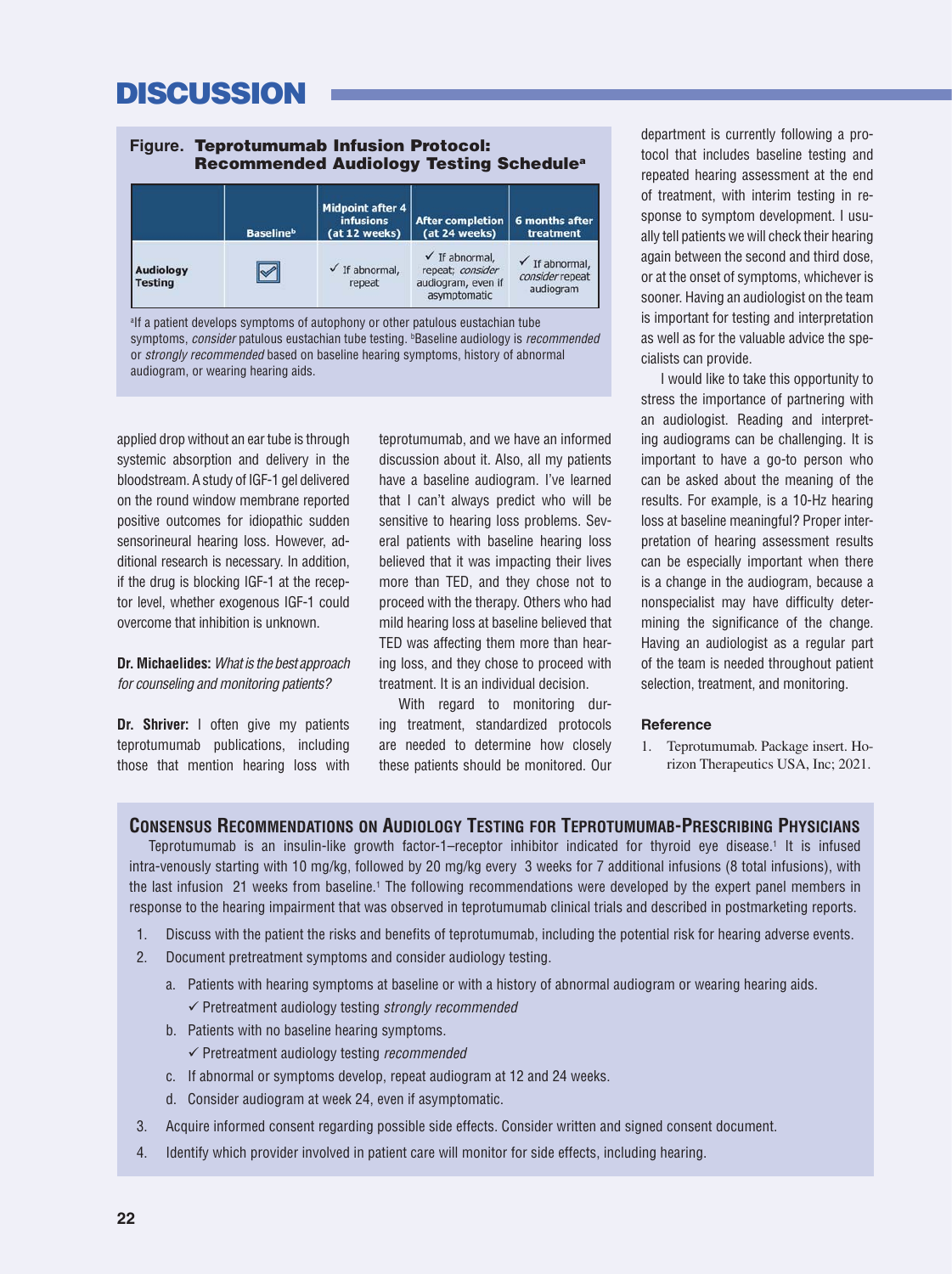## **CME Instructions for Claiming Credit**

- 1. Proceed to the CME Registration Form. Type or print your name, address, and date of birth in the spaces provided.
- 2. Enter the answer for each posttest question in the Answer Sheet space provided on the Registration Form.

Be sure to retain a copy of your answers for your records.

- 3. Complete the evaluation portion of the CME Registration Form. CME Registration Forms will be returned to you if the evaluation is not completed.
- 4. CME Registration Forms

will not be accepted after the expiration date.

Return the CME Registration Form before the test expires to:

**Vindico Medical Education PO Box 36 Thorofare, NJ 08086-0036** or Fax to: 856-384-6680

5. For downloadable handouts, patient education tools, and online resources, please visit:

#### **VindicoCME.com/EducationalTools**

6. The CME content will also be available online (within 1 month of mailing date) at:

**CME.Healio.com/Ophthalmology**

## **CME Posttest**

**1. After receiving conventional therapies for TED, \_\_\_% of patients believed that their appearance had not returned to baseline.**

A. 41

- B. 51
- C. 61
- D. 71
- **2. Which statement regarding the use of steroids in patients with TED is** *false***?**
	- A. The efficacy of glucocorticoids in TED ranges between 50% and 88%.
	- B. Intravenous administration is more effective than oral dosing for moderate-to-severe disease.
	- C. Intravenous glucocorticoids are approximately 70% to 80% effective in reducing inflammatory signs in TED, compared with an approximate 60% short-term benefit with oral prednisone.
	- D. Steroids are extremely effective for treating patients with strabismus and eyelid retraction.
- **3.** In a phase 2 clinical trial, significant differences in response **between the teprotumumab and placebo groups were observed, with \_\_\_\_% of patients responding to teprotumumab compared with 20% responding to placebo at week 24.**
	- A. 79
	- B. 69
	- C. 59
	- D. 49
- **4. The primary outcome in the OPTIC trial was met, with \_\_\_% of teprotumumab and 10% of placebo group achieving a proptosis response at week 24.**
	- A. 83
	- B. 73
	- C. 63
	- D. 53
- **5. Which statement regarding the OPTIC trials is** *false***?**
	- A. The overall response of placebo group patients who switched to teprotumumab during OPTIC-X closely paralleled the 24-week responses of teprotumumab group patients in the core OPTIC study.
	- B. At 24 weeks, 60.9% of OPTIC-X crossover patients with diplopia at baseline responded compared with 67.9% in the OPTIC trial teprotumumab group.
	- C. The overall response rates in the 2 trials were similar.
	- D. Patients receiving placebo who switched to teprotumumab after 6 additional months of active TED did not respond as well as those treated earlier in the active phase.
- **6. Which statement regarding the side effects of teprotumumab based on pooled data from clinical trials is** *false***?**
	- A. A minimal increase in muscle spasms, hyperglycemia, dysgeusia, dry skin, and hearing impairment was observed.
	- B. Patients with inflammatory bowel disease should be monitored for flares.
	- C. Glucose levels should be checked, and treatment provided as warranted.
	- D. Women of childbearing potential should use effective contraception before and during treatment and for 6 months after the last teprotumumab dose.
- **7. Which statement regarding physiological functions of the ear that are regulated by IGF-1 is** *false***?**
	- A. Critical process modulation by IGF-1 includes gene expression in chondrocytes, protein synthesis in osteoblasts, cell cycle in enterocytes, and metabolism in adipocytes.
	- B. Mutations in IGF-1 and IGF-1R are not associated with hearing loss.
	- C. A deficiency in IGF-1 is associated with severe cochlear defects and sensorineural deafness.
	- D. IGF-1 promotes proliferation and survival of otic progenitor cells and supports neurogenesis, facilitating late differentiation and maturation of innervation patterns.
- **8. Which statement regarding auditory brainstem responses is** *true***?**
	- A. They reflect the earliest activity after each stimulation, which is generated in the auditory nerve and brainstem auditory pathway.
	- B. The person being tested can be sitting or standing.
	- C. The test must be performed in a well-lit, sound-proofed room.
	- D. The test takes less than 10 minutes to perform.

#### **9. Which statement regarding PET is** *true***?**

- A. It is related to treatment with teprotumumab.
- B. Autophony and mild PET did not resolve during follow-up in the OPTIC trial.
- C. A real-world report listed autophony as the main symptom in 24 of 26 patients treated with  $\geqslant$ 2 teprotumumab infusions.
- D. Several studies investigated eustachian tube occlusion with plugging, cautery, or injections, reporting complete resolution in  $10\%$  of cases across all approaches.

#### **10. Which statement regarding hearing impairment related to teprotumumab is** *false***?**

- A. In pooled data from pivotal clinical trials, hearing impairment was reported in 10% of 84 patients treated with teprotumumab, with no hearing adverse events reported for 86 placebo group patients.
- B. Some patients discontinued treatment because of hearing impairment.
- C. Hearing impairment was reported as deafness, eustachian tube dysfunction, hyperacusis, hypoacusis, and autophony.
- D. All events were classified as nonserious and did not progress.